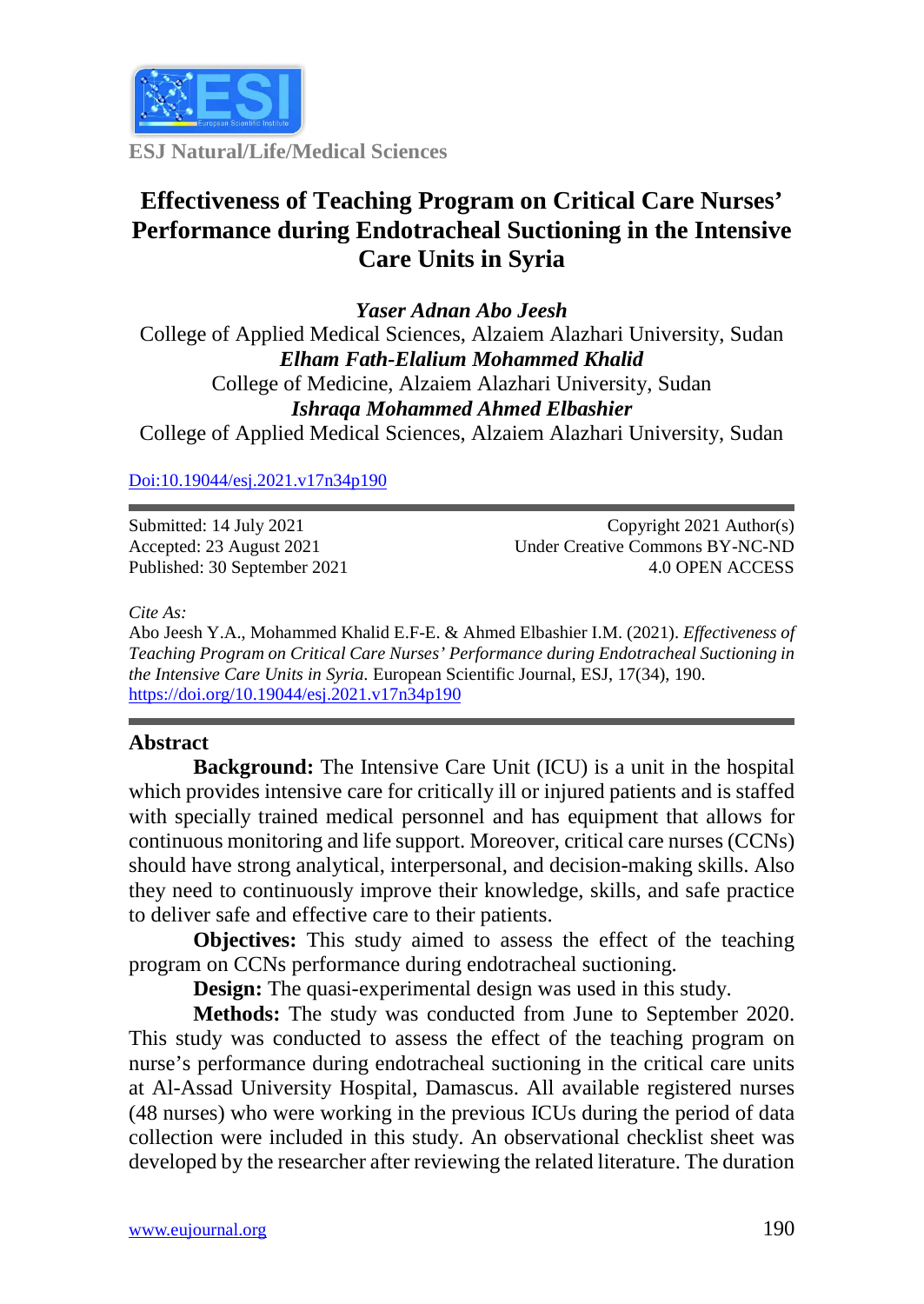of data collection was about three months, and each nurse was observed once for each procedure during different shifts. Based on the nurses' need according to their performance during the initial assessment, the researcher developed and designed the teaching program. This program continued for two weeks consisting of four phases and contains workshop-practices (8hours) per day and educational pamphlet handout. The workshop practice consists of lectures, group discussion, and training scenarios. Every nurse must attend the training sessions daily, at least one hour.

**Results:** The results showed that the level of knowledge and practice of the studied nurses in endotracheal suction was average and poor before the teaching program and the nurse's level improved after the program. There was a variation of improvement regarding the nurses age, qualification, and experience. The best performance was for nurses with age group between 20- 24 years, nurses with a master degree, and nurses with less than five years of experience. Overall, this study found a statistically significant relationship before and after the implementation of the educational program  $(p<0.001)$ .

**Conclusion:** There has been an obvious improvement of nurses' knowledge and performance after the teaching program in relation to age, qualifications, and experience in all selective procedures. It is essential to help the nurses to expand their knowledge and practices to provide a high quality of care and promote patient safety.

## **Keywords:** Intensive Care Unit, Patient, Quality

#### **Introduction**

The intensive care unit (ICU) is a specially staffed and equipped, separate, and self-contained section of the hospital for the management of patients with life threatening or potentially life-threatening conditions (Hamilton & Shepley, 2010). The nurse's role usually includes clinical assessment, diagnosis, and an individualized plan of expected treatment outcomes for each patient (Stayt, 2007; Ghorbanpoo Jouybari et al., 2018). Critically ill patients are often unable to eat because of endotracheal intubation and the need for mechanical ventilation (Ghorbanpoor Jouybari et al., 2018).

 The conventional sterile suctioning technique involves the use of at least an individual sterile single use suction catheter per each suctioning episode. Consequently, suctioning catheter is the single biggest item of expenditure consumables in ICU. From anecdotal reports, it was obvious that in some units, the disposable suction catheter may be reused for multiple episodes of suctioning. Although considerable cost saving would result from this change in practice, concerns were raised regarding its safety, and many nurses were reluctant to implement this practice (Kandeel & Tantawy, 2012; Özden & Görgülü, 2012; Jansso Ala-Kokko et al., 2013).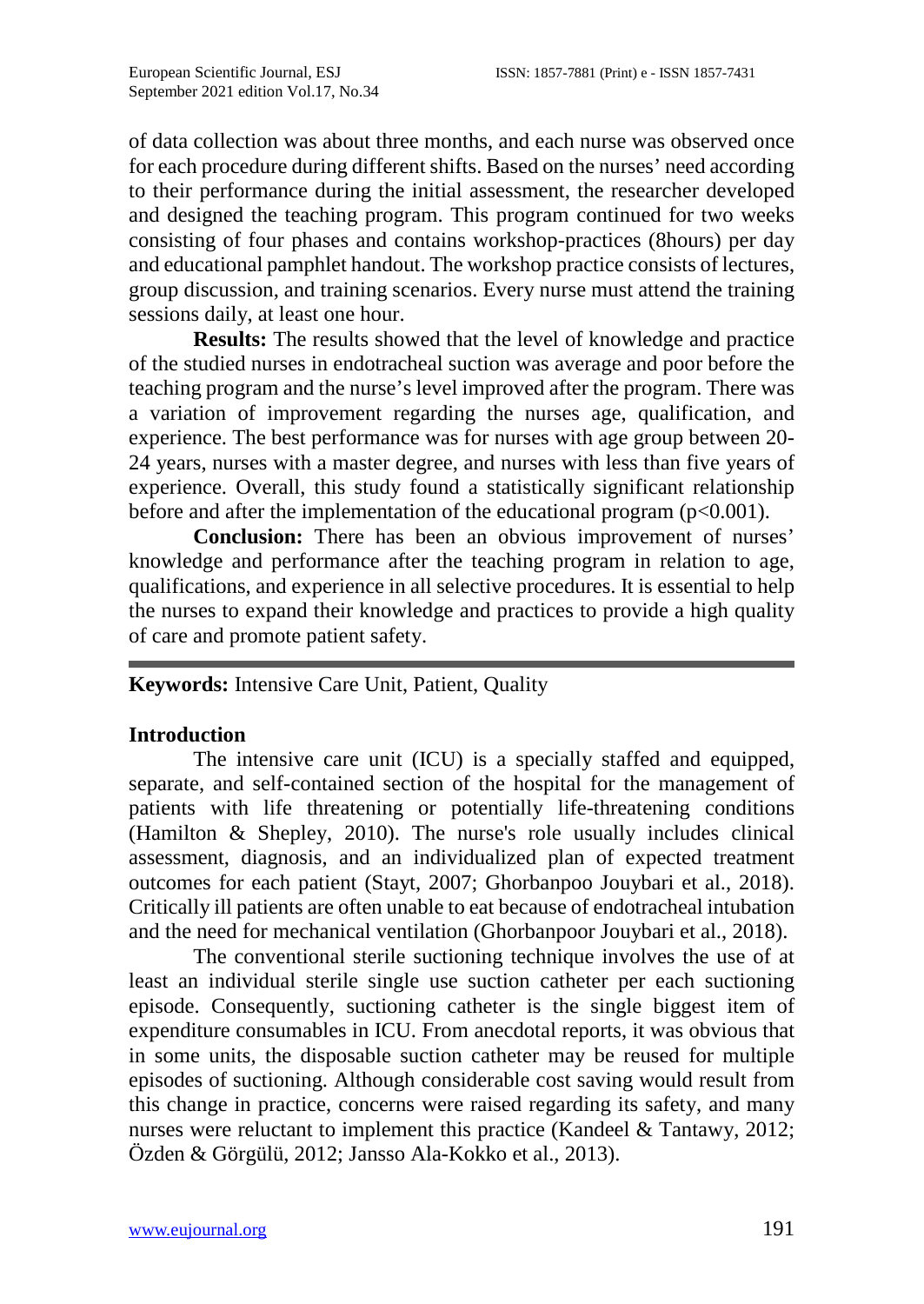Many of the critically ill patients may require intubation by the placement of an endotracheal or tracheostomy tube to protect the airway from aspiration, facilitate the removal of tracheobronchial secretions, provide positive pressure ventilation, and relieve airway obstruction (Hyzy Manaker et al., 2017; Cabrini Landoni et al., 2018).

Tracheal suctioning is a necessary intervention in caring for the intubated patient, and it is not a benign one. It is associated with various complications such as hypoxemia, cardiac dysrhythmias, nosocomial respiratory tract infection, pneumonia, laryngeal spasm, trauma, atelectasis, and in extreme cases, death. Nosocomial respiratory tract infection and pneumonia are considered as two of the most serious complications associated with suctioning (Griesdale Bosma et al., 2008; Simpso Ross et al., 2012; Higgs McGrath et al., 2018).

Although tracheal suctioning is an essential part of care for intubated patients that may be required between 3 and 24 times or more a day, it is considered as a significant route of bacterial entry to the lower respiratory tract causing subsequently respiratory tract infection and pneumonia. Therefore, many authors recommended using a sterile suctioning technique as a precautionary measure. Different actions such as using sterile gloves, catheters, and saline (to clear mucus from the catheter) are suggested (Özden & Görgülü, 2012; Jansson Ala-Kokko et al., 2013; Abdallh, 2018). The utility of tracheal suctioning on the prevention of hospital-acquired pulmonary infections and mortality in the ICU has been well studied in the past. Nowadays, many researches indicated that tracheal suctioning improves mucus clearance in COVID-19 pneumonia (Farooqi Morgan et al., 2020).

# **Significant of the Study**

Critically ill patients admitted to an ICU experience, on average, 1.7 medical errors each day, and many patients suffer a potentially life-threatening error during their stay (Camiré Moyen et al., 2009; Gracia Serrano et al., 2019).

Nurses and all other health care professionals sometimes make mistakes in providing their care services regardless of their level of expertise, knowledge, and precision. Nursing errors can occur at any point in time during nursing activities and procedures, and the outcomes may be subtle or severe (Peyrovi, Nikbakht Nasrabadi et al., 2016).

Like other parts of the world, there are a negative patient health and healthcare outcomes in Syria. Therefore, special attention should be paid to the clinical skills and knowledge of nurses working in ICUs (Rezaee Ghaljeh et al., 2020). Therefore, this study was conducted to assess the effect of an educational program on nurses' practices regarding the implementation of patient care and safety measures in the intensive care units in Syria.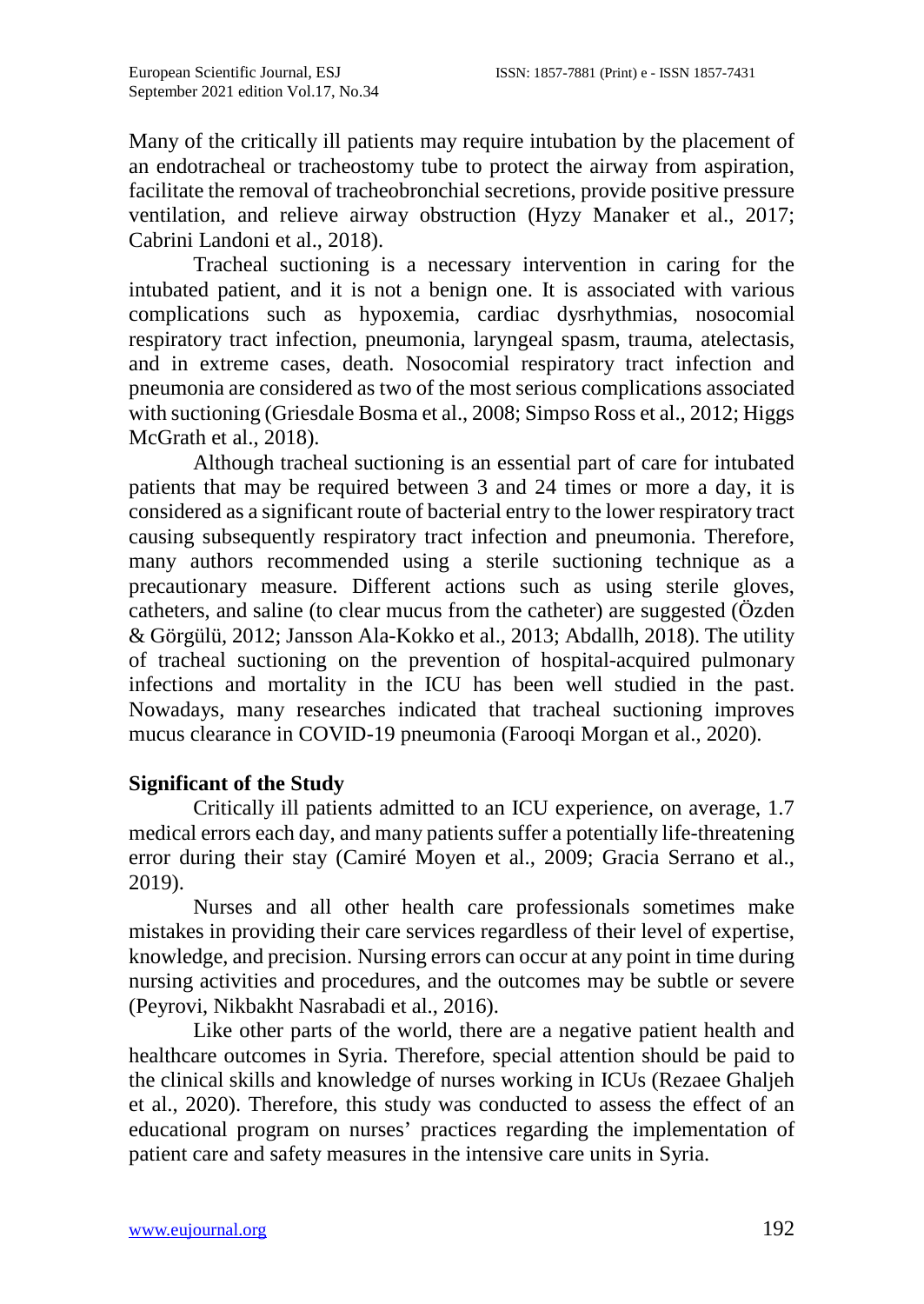## **Methods**

The quasi-experimental design was used in this study (non-random sample and doesn't have control) to determine the relationship and the effect of the teaching program on the improvement of nurses' performance during the nursing interventions. This study was conducted to assess the effect of the teaching program on nurses' performance during endotracheal suctioning in the intensive care units at Al-Assad University Hospital, Damascus. All available registered nurses (48 nurses) who were working in the intensive care units during the period of data collection were included in this study.

## **Ethical Considerations**

- Official permission was granted from the Al-Assad University Hospital, Damascus after providing an explanation of the study aim to the manger and head of intensive care unit.
- The observational checklist sheet was developed by the researcher after reviewing the related literature.
- Nurses' characteristics were recorded once at the beginning of the data collection.
- Each nurse was observed once for each procedure during different shifts.
- The duration of data collection was about three months.
- The survey formats were distributed via the investigator himself with a cover letter indicating the purpose of the study, confidentiality procedures, and hospital review approval.
- Nurses were assured that there will be no harm or risk, or any discomfort caused by their participation.

## **Tools**

The tool used in this study was developed by the researcher, and it is divided into two parts: (1) Demographic data of the studied nurses (Table 1), and (2) The observational checklist (Table 2) to observe the nurses' performance regarding the implementation of patient care and safety measures during endotracheal suctioning procedure. Thus, it was developed by the researcher based on extensive review of the literature (Roberts, 2017; Jones & Fix, 2019; Nunnery, 2019; Smith, 2019; Wilkinson Treas et al., 2019). The tool was translated into Arabic Language. A pilot study was conducted on 5 nurses to test the tool. Appropriate modifications were performed such as changing some words into Arabic version.

The safety measures observational checklist was tested for its reliability by using interrated reliability, whereas three experts of the critical care nursing field assessed the tool for its applicability. The reliability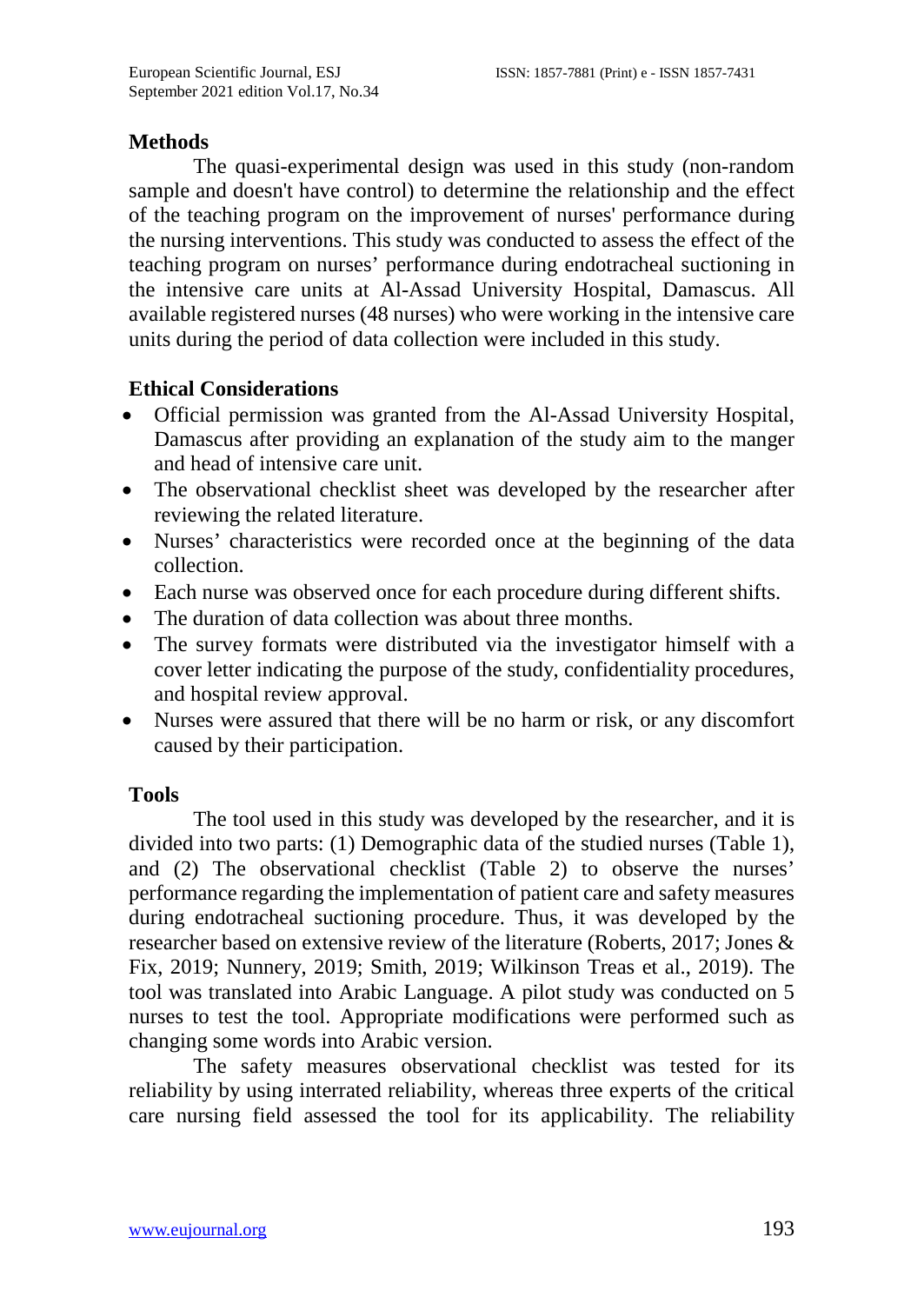coefficients were:  $(r) = 0.96$  for the safety measures observational checklist. Cronbach's alpha coefficient 0.84

## **Data Collection**

Data collection was conducted from June 2020 to September 2020. The data collection went through four stages: (1) *Assessment:* Every nurse was observed once for each procedure at the beginning of data collection to determine the nurses' weaknesses, (2) *Planning*: The teaching program was developed based on the nurses' needs, (3) *Intervention*: Implementing the program through the power point presentations and training sessions, (4) *Reassessment*: Reassess the nurses' performance after implementing the teaching program.

## **Statistical Analysis**

 The data were analysed using the Statistical Package for the Social Science (SPSS version 20.0). Qualitative data were described using number and percent (Armonk, NY: IBM Corp). The Kolmogorov-Smirnov test was used to verify the normality of distribution. Quantitative data were described using range (minimum and maximum), mean, and standard deviation. Significance of the obtained results was judged at the 5% level.

## **Educational Program**

The program was already designed in Arabic language. The program is aimed at improving the nurses' knowledge and practices as is related to the endotracheal suctioning by teaching them the updated knowledge power point presentations. Also, it allows them to improve their performance through training sessions on manikins.

The program is to run for two weeks, and every nurse must attend the training sessions daily for one hour at least each day. It consists of 8 hours workshop per day to deliver the power point presentations and the training sessions.

The program was created and developed through four phases. During the first phase, the researcher assessed the nurses' performance by using the designed and developed endotracheal suctioning checklist. During the second phase, the researcher developed and implemented the teaching program based on the nurses' needs according to their performance during the initial assessment. For the third phase, the researcher delivered the program through power point presentations, demonstrations, and training sessions to provide the nurses with related knowledge and to improve nurses' performance. Finally, for the fourth phase, the researcher reassessed the nurses' performance after the program to determine the nurses' improvement.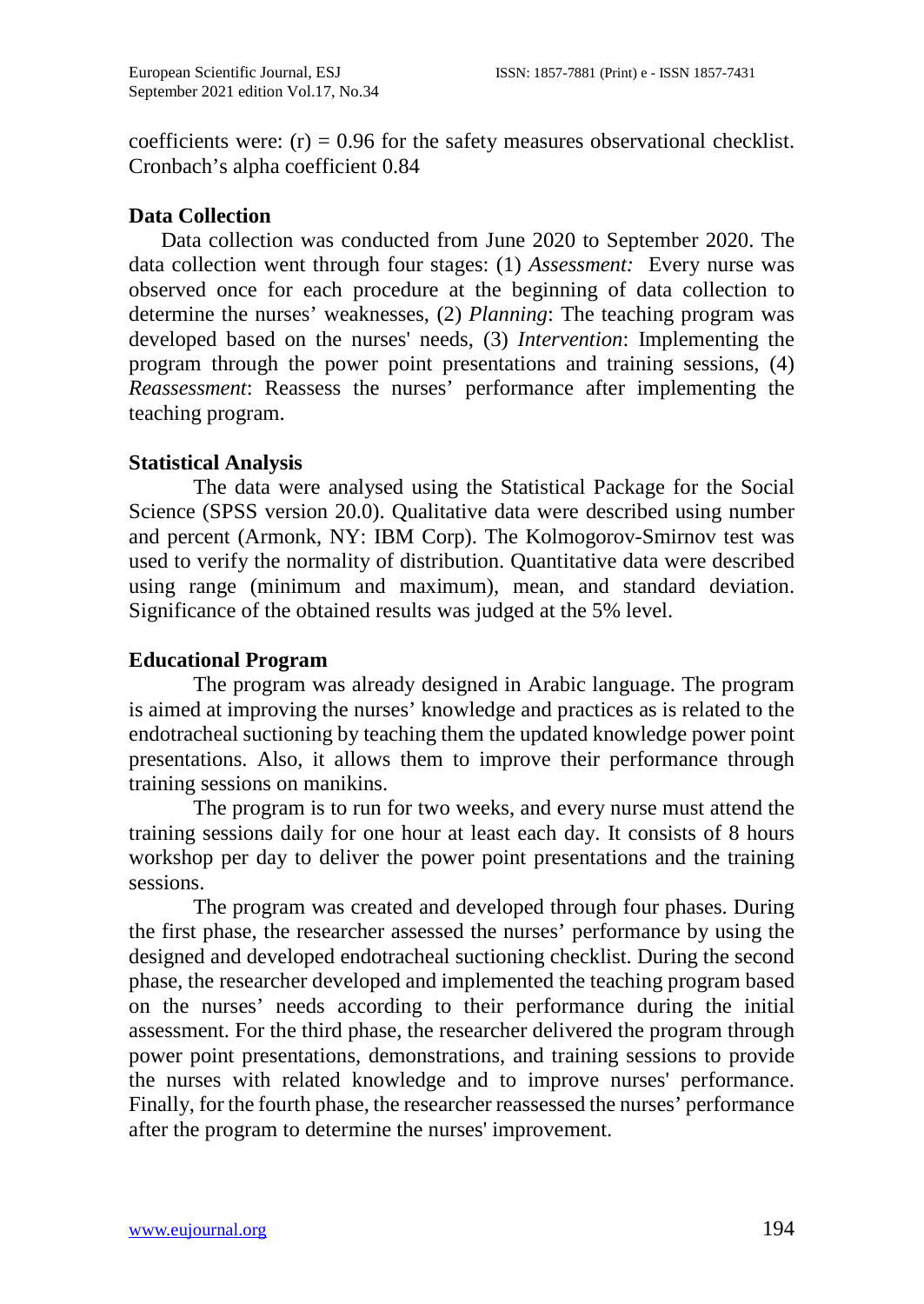#### **Results**

The total number of the studied nurses was 48 nurses with a mean age of 28 years.

In relation to age, 17 nurses (more than 35%) of the studied nurses were from 25-29 age group, while there was an equal number of nurses with both age groups from 20-24 and from 30-35 (14 nurses for each) (29.2%). 3 nurses were more than 35 years (6.3 %).

Regarding to the qualifications, the majority of the studied nurses, 38 nurses (about 80%) have a diploma degree, 7 nurses (about 15%) have a bachelor degree, and 3 nurses (about 6%) have a master degree.

Regarding to the years of experience, 23 nurses (47.9%) have less than 5 years of experience, 17 nurses (35.4%) have between five to ten years of experience, and 8 nurses (16.7 %) have more than 10 years of experience. The mean of nurses' experience was 6 years (Table 1).

| Demographic data                      | No.              | $\frac{0}{0}$   |  |  |  |
|---------------------------------------|------------------|-----------------|--|--|--|
| Age of the nurse                      |                  |                 |  |  |  |
| $20 - 24$                             | 14               | 29.2            |  |  |  |
| $25 - 29$                             | 17               | 35.4            |  |  |  |
| $30 - 35$                             | 14               | 29.2            |  |  |  |
| Above 35                              | 3                | 6.3             |  |  |  |
| Mean $\pm$ SD.                        | $28.02 \pm 5.51$ |                 |  |  |  |
| <b>Qualification of the nurse</b>     |                  |                 |  |  |  |
| Diploma                               | 38               | 79.2            |  |  |  |
| Bachelor                              | 7                | 14.6            |  |  |  |
| Master                                | 3                | 6.3             |  |  |  |
| <b>Experience of the nurse in ICU</b> |                  |                 |  |  |  |
| Less than 5 years                     | 23               | 47.9            |  |  |  |
| $5 - 10$ years                        | 17               | 35.4            |  |  |  |
| More than 10 years                    | 8                | 16.7            |  |  |  |
| Mean $\pm$ SD.                        |                  | $6.27 \pm 4.53$ |  |  |  |

**Table 1.** The characteristics of the studied nurses

# **The Implementation of Patient Care and Safety Measures of the Studied Nurses**

The result above shows that the nurses disregarded and didn't implement most of the steps given in this procedure in the correct way before the educational program. The total steps of this procedure were thirty-four with total scores of 136. The nurses didn't perform twenty-eight steps correctly at all, while the percentage of the nurses that performed the other six steps correctly ranged from 2.1-33.3%. It was noticed that all nurses ignored and didn't perform step number 11 and 15 at all before the program, and they improved after the program. Anyway, the results showed there were variations of nurses' improvement after the teaching program in all steps. The percentage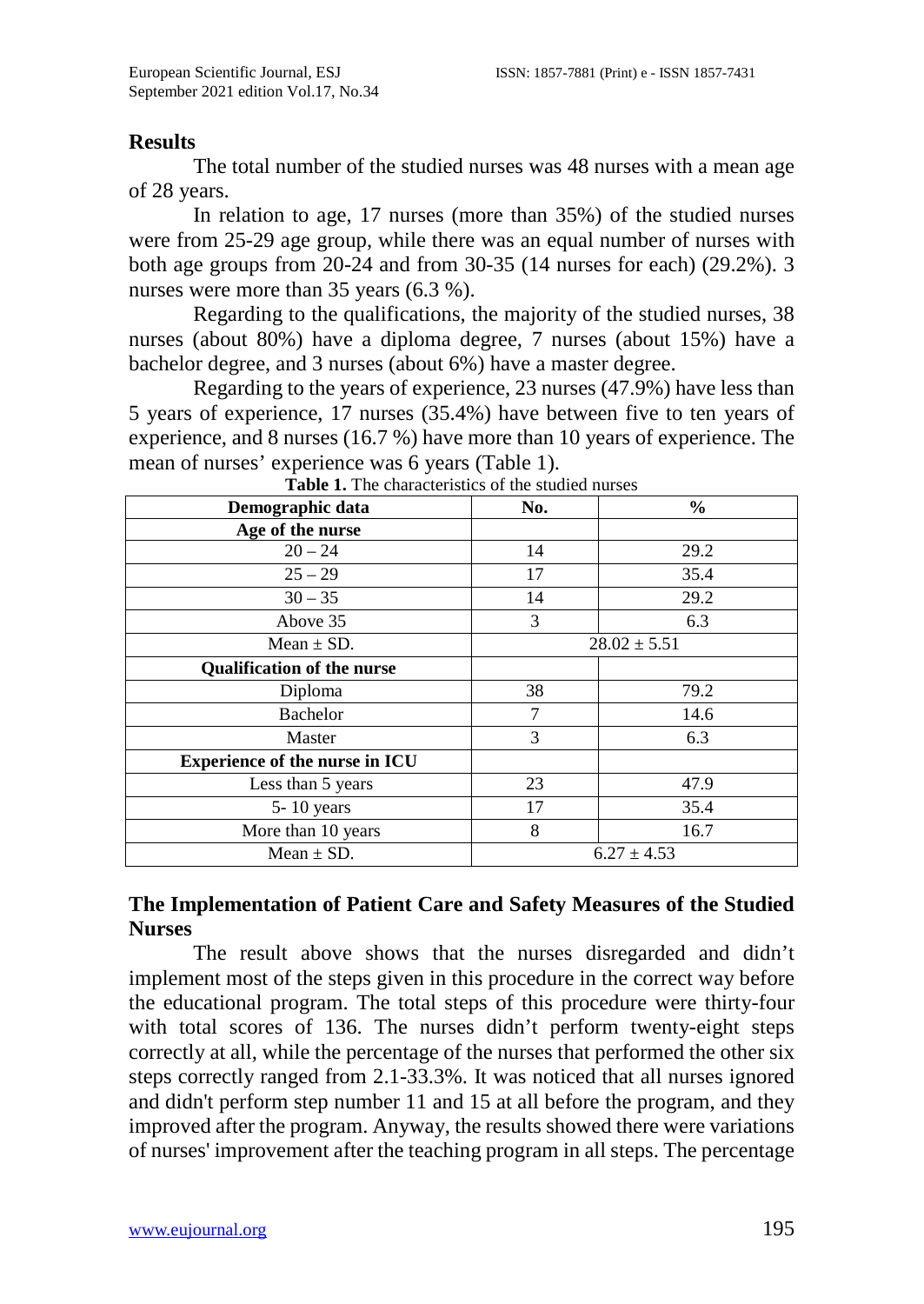of the nurses that performed the steps correctly ranged from 4.2- 91.7%. In addition, the nurses' scores were varied from 55-103 with mean of 72.81  $\pm$ 11.37 before the program to 97-131 with mean of 117.73  $\pm$  7.49 after the program.

**Table 2.** The description and implementation of patient care and safety measures of the studied nurses according to tracheal suctioning steps before and after the educational

|                                                                               | Frequency (N=48)                                              |                |              |                |              |                |              |                |                          |               |                |               |          |      |                |      |
|-------------------------------------------------------------------------------|---------------------------------------------------------------|----------------|--------------|----------------|--------------|----------------|--------------|----------------|--------------------------|---------------|----------------|---------------|----------|------|----------------|------|
|                                                                               | After an educational program<br>Before an educational program |                |              |                |              |                |              |                |                          |               |                |               |          |      |                |      |
| The checklist of endotracheal suctioning                                      |                                                               | Not done       |              | Done           |              | Need more      |              | Done           | Not done                 |               | Done           |               |          | Need | Done           |      |
|                                                                               |                                                               |                |              | incorrectly    |              | practice       |              | correctly      |                          |               | incorrectly    |               | more     |      | correctly      |      |
|                                                                               |                                                               |                |              |                |              |                |              |                |                          |               |                |               | practice |      |                |      |
|                                                                               | No.                                                           | $Q_0$          | No.          | 0/6            | No.          | 0/6            | N            | 0/6            | No.                      | $\frac{6}{6}$ | No.            | $\frac{0}{2}$ | No.      | 0/6  | No.            | 0/6  |
|                                                                               |                                                               |                |              |                |              |                | 0.           |                |                          |               |                |               |          |      |                |      |
| Identify the patient                                                          | Š.                                                            | 16.7           | 11           | 229            | 13           | 27.1           | 16           | 33.3           | 0                        | 0.0           | 4              | 83            | 12       | 25.0 | 32             | 66.7 |
| Prepare equipment                                                             | 0                                                             | 0.0            | 25           | 52.1           | 23           | 47.9           | 0            | 0.0            | 0                        | 0.0           | 0              | 0.0           | 24       | 50.0 | 24             | 50.0 |
| Wash hands                                                                    | 16                                                            | 33.3           | 20           | 41.7           | 12           | 25.0           | $\mathbf{0}$ | 0.0            | 0                        | 0.0           | 6              | 12.5          | 30       | 62.5 | 12             | 25.0 |
| Explain procedure to the patient or to the family                             | 11                                                            | 22.9           | 30           | 62.5           | 7            | 14.6           | $\mathbf{0}$ | 0.0            | 0                        | 0.0           | 8              | 16.7          | 23       | 47.9 | 17             | 35.4 |
| Assess patient for signs of respiratory distress such as nasal                | 21                                                            | 43.8           | 22           | 45.8           | 5            | 10.4           | 0            | 0.0            | 0                        | 0.0           | 5              | 10.4          | 25       | 52.1 | 18             | 37.5 |
| flaring, retractions or grunting and also assess the patient's<br>lung sounds |                                                               |                |              |                |              |                |              |                |                          |               |                |               |          |      |                |      |
| Assess oxygen saturation level                                                | 24                                                            | 50.0           | 23           | 479            | 1            | 21             | $\theta$     | 0 <sub>0</sub> | $\overline{2}$           | 42            | 3              | 63            | 20       | 41.7 | 23             | 47.9 |
| Assess appropriate suction catheter depth                                     | 0                                                             | 0.0            | 19           | 39.6           | 27           | 563            | 2            | 4.2            | 0                        | 0.0           | $\theta$       | 0.0           | 9        | 18.8 | 39             | 81.3 |
| Position the patient and place a towel across the patient's                   | 0                                                             | 0.0            | 23           | 47.9           | 25           | 52.1           | 0            | 0.0            | 0                        | 0.0           | 1              | 2.1           | 11       | 22.9 | 36             | 75.0 |
| chest                                                                         |                                                               |                |              |                |              |                |              |                |                          |               |                |               |          |      |                |      |
| Turn suction to appropriate negative pressure. Place the                      | 0                                                             | 0.0            | 15           | 313            | 31           | 646            | 2            | 4.2            | 0                        | 0.0           | 0              | 0.0           | 11       | 22.9 | 37             | 77.1 |
| connecting tubing in a convenient location                                    |                                                               |                |              |                |              |                |              |                |                          |               |                |               |          |      |                |      |
| Put on a disposable clean glove and occlude the end of the                    | 11                                                            | 22.9           | 14           | 29.2           | 23           | 47.9           | 0            | 0.0            | 0                        | 0.0           | 4              | 8.3           | 18       | 37.5 | 26             | 54.2 |
| connecting tubing to check suction pressure                                   |                                                               |                |              |                |              |                |              |                |                          |               |                |               |          |      |                |      |
| Place the resuscitation bag connected to oxygen within<br>convenient reach    | 47                                                            | 979            | 1            | 2.1            | 0            | 0 <sub>0</sub> | 0            | 0.0            | 1                        | 2.1           | 11             | 22.9          | 34       | 70.8 | 2              | 4.2  |
| Open sterile suction package using aseptic technique. The                     | 0                                                             | 0.0            | 45           | 93.8           | 3            | 63             | 0            | 0.0            | 0                        | 0.0           | 0              | 0.0           | 30       | 62.5 | 18             | 37.5 |
| open wrapper becomes a sterile field to hold other supplies                   |                                                               |                |              |                |              |                |              |                |                          |               |                |               |          |      |                |      |
| Carefully remove the sterile container, touching only the                     | 0                                                             | 0.0            | 25           | 52.1           | 23           | 47.9           | $\theta$     | 0.0            | 0                        | 0.0           | 0              | 0.0           | 17       | 35.4 | 31             | 64.6 |
| outside surface                                                               |                                                               |                |              |                |              |                |              |                |                          |               |                |               |          |      |                |      |
| Set it up on the work surface and pour sterile saline into it                 | 0                                                             | 0 <sub>0</sub> | 12           | 25.0           | 36           | 75.0           | $\theta$     | 0.0            | 0                        | 0.0           | 1              | 2.1           | 13       | 27.1 | 34             | 70.8 |
| Put on face shield or goggles, mask, and sterile gloves. The                  | 48                                                            | 1000           | $\mathbf{0}$ | 0 <sub>0</sub> | $\mathbf{0}$ | 0 <sub>0</sub> | 0            | 0 <sub>0</sub> | $\overline{\phantom{a}}$ | 42            | 16             | 333           | 28       | 583  | $\overline{2}$ | 42   |
| dominant hand will manipulate the catheter and must remain                    |                                                               |                |              |                |              |                |              |                |                          |               |                |               |          |      |                |      |
| sterile                                                                       |                                                               |                |              |                |              |                |              |                |                          |               |                |               |          |      |                |      |
| With dominant hand glove, pick up sterile catheter. Pick up                   | 0                                                             | 0.0            | 35           | 72.9           | 13           | 27.1           | $\theta$     | 0.0            | 0                        | 0.0           | $\mathfrak{2}$ | 4.2           | 28       | 58.3 | 18             | 37.5 |
| the connecting tubing with the non-dominant hand and                          |                                                               |                |              |                |              |                |              |                |                          |               |                |               |          |      |                |      |
| connect suction catheter                                                      |                                                               |                |              |                |              |                |              |                |                          |               |                |               |          |      |                |      |

program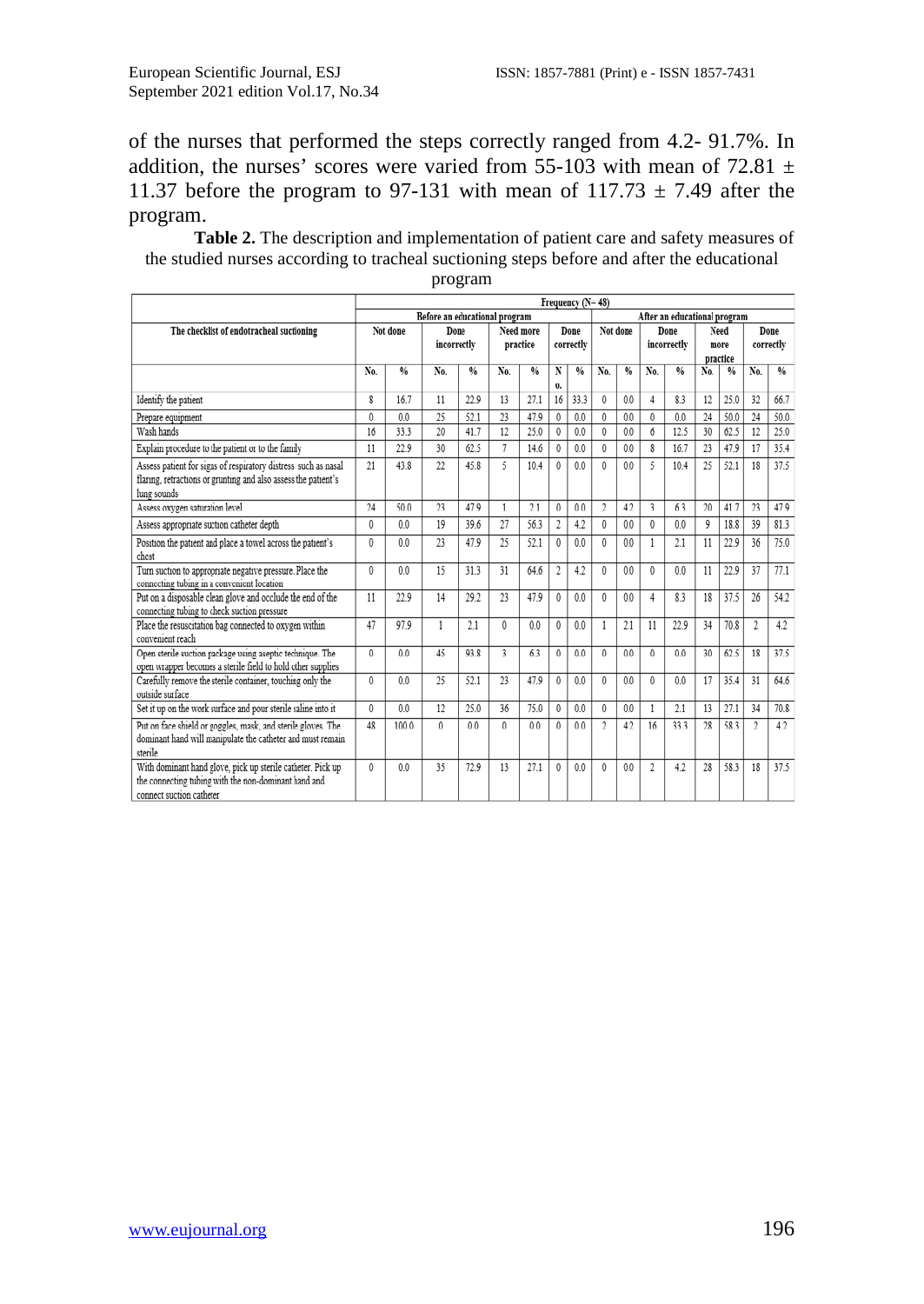|                                                                                                                              | Frequency (N=48)                                              |               |                 |                   |                   |               |                         |                |                         |               |                         |                   |                 |               |     |               |
|------------------------------------------------------------------------------------------------------------------------------|---------------------------------------------------------------|---------------|-----------------|-------------------|-------------------|---------------|-------------------------|----------------|-------------------------|---------------|-------------------------|-------------------|-----------------|---------------|-----|---------------|
|                                                                                                                              | Before an educational program<br>After an educational program |               |                 |                   |                   |               |                         |                |                         |               |                         |                   |                 |               |     |               |
| The checklist of endotracheal suctioning                                                                                     | Not done                                                      |               |                 | Done              |                   | Need          |                         | Done           | Not done                |               | Done                    |                   |                 | Need          |     | Done          |
|                                                                                                                              |                                                               |               |                 | incorrectly       | more<br>correctly |               |                         |                | incorrectly             |               | more                    |                   | correctly       |               |     |               |
|                                                                                                                              |                                                               |               |                 |                   |                   | practice      |                         |                |                         |               |                         |                   | practice        |               |     |               |
|                                                                                                                              | No.                                                           | $\frac{0}{0}$ | No.             | $\frac{0}{0}$     | No.               | $\frac{0}{0}$ | No.                     | $\%$           | No.                     | $\frac{9}{6}$ | No.                     | $\frac{0}{6}$     | No.             | $\frac{0}{0}$ | No. | $\frac{0}{6}$ |
| Moisten the catheter by dipping it into the container of sterile                                                             | $\theta$                                                      | 0.0           | 15              | 31.3              | 33                | 58.8          | $\mathbf{0}$            | 0.0            | $\mathbf{0}$            | 0.0           | $\overline{2}$          | 4.2               | 13              | 27.1          | 33  | 68.8          |
| saline, Occlude Y-tube to check suction.                                                                                     |                                                               |               |                 |                   |                   |               |                         |                |                         |               |                         |                   |                 |               |     |               |
| Hyperventilate the patient using your non-dominant hand and a                                                                | 16                                                            | 33.3          | 30              | 62.5              | $\overline{2}$    | 4.2           | $\mathbf{0}$            | 0.0            | 1                       | 2.1           | 6                       | 12.5              | 29              | 60.4          | 12  | 25.0          |
| manual resuscitation bag, and delivering three to six breaths or use                                                         |                                                               |               |                 |                   |                   |               |                         |                |                         |               |                         |                   |                 |               |     |               |
| the sigh mechanism on a mechanical ventilator.                                                                               | $\theta$                                                      |               |                 |                   |                   |               |                         |                | $\Omega$                |               |                         |                   |                 |               |     |               |
| Open the adapter on the mechanical ventilator tubing, or remove<br>the manual resuscitation bag with your non-dominant hand. |                                                               | 0.0           | 34              | 70.8              | 14                | 29.2          | $\bf{0}$                | 0.0            |                         | 0.0           | $\mathbf{0}$            | 0.0               | 10              | 20.8          | 38  | 79.2          |
| Using your dominant hand, gently and quickly insert the catheter                                                             | $\theta$                                                      | 0.0           | 16              | 33.3              | 31                | 54.6          | $\mathbf{1}$            | 2.1            | $\Omega$                | 0.0           | $\Omega$                | 0.0               | 16              | 33.3          | 32  | 66.7          |
| into the trachea.                                                                                                            |                                                               |               |                 |                   |                   |               |                         |                |                         |               |                         |                   |                 |               |     |               |
| Apply suction by intermittently occluding the Y-proton, the                                                                  | $\Omega$                                                      | 0.0           | 31              | 64.6              | 17                | 35.4          | $\mathbf 0$             | 0.0            | $\Omega$                | 0.0           | 3                       | 63                | 17              | 35.4          | 28  | 58.3          |
| catheter with the thumb of your non-dominant hand, and gently                                                                |                                                               |               |                 |                   |                   |               |                         |                |                         |               |                         |                   |                 |               |     |               |
| rotate the catheter as it is being withdrawn.                                                                                |                                                               |               |                 |                   |                   |               |                         |                |                         |               |                         |                   |                 |               |     |               |
| Hyperventilate the patient using your non-dominant hand and a                                                                | 14                                                            | 29.2          | 32              | 66.7              | $\overline{2}$    | 4.2           | $\Omega$                | 0.0            | $\Omega$                | 0.0           | $\theta$                | 0.0               | 24              | 50.0          | 24  | 50.0          |
| manual resuscitation bag, and delivering three to six breaths.                                                               |                                                               |               |                 |                   |                   |               |                         |                |                         |               |                         |                   |                 |               |     |               |
| Replace the oxygen delivery device, if applicable, using your non-                                                           | 20                                                            | 41.7          | 20              | 41.7              | 8                 | 16.7          | $\mathbf{0}$            | 0.0            | $\mathbf{0}$            | 0.0           | $\overline{2}$          | 4.2               | 11              | 22.9          | 35  | 72.9          |
| dominant hand and have the patient take several deep breaths.                                                                |                                                               |               |                 |                   |                   |               |                         |                |                         |               |                         |                   |                 |               |     |               |
|                                                                                                                              |                                                               |               |                 |                   |                   |               |                         |                |                         |               |                         |                   |                 |               |     |               |
| If the patient is mechanically ventilated, close the adapter on the                                                          | 0                                                             | 0.0           | 35              | 72.9              | 13                | 27.1          | 0                       | 0.0            | $\mathbf{0}$            | 0.0           | 2                       | 4.2               | 20              | 41.7          | 26  | 54.2          |
| mechanical ventilator tubing, or replace the ventilator tubing and                                                           |                                                               |               |                 |                   |                   |               |                         |                |                         |               |                         |                   |                 |               |     |               |
| use the sigh mechanism on a mechanical ventilator.                                                                           |                                                               |               |                 |                   |                   |               |                         |                |                         |               |                         |                   |                 |               |     |               |
| Flush catheter with saline. Assess the effectiveness of suctioning                                                           | 11                                                            | 22.9          | 22              | 45.8              | 15                | 31.3          | $\mathbf{0}$            | 0.0            | $\Omega$                | 0.0           | $\mathbf{1}$            | 2.1               | 11              | 22.9          | 36  | 75.0          |
| and repeat as needed, and according to patient's tolerance.                                                                  |                                                               |               |                 |                   |                   |               |                         |                |                         |               |                         |                   |                 |               |     |               |
| Allow at least a 30-second to 1-minute interval if additional                                                                | 0                                                             | 18.8          | 21              | 43.8              | 18                | 37.5          | $\mathbf{0}$            | 0.0            | $\mathbf{0}$            | 0.0           | $\theta$                | 0.0               | 4               | 8.3           | 44  | 91.7          |
| suctioning is needed.<br>Assist patient to a comfortable position.                                                           | 5                                                             | 10.4          | 20              | 41.7              | 23                | 47.9          | 0                       | 0.0            | $\mathbf{1}$            | 2.1           | $\mathbf 0$             | 0.0               | 20              | 41.7          | 27  | 56.3          |
| Raise bed rail and place bed in the lowest position.                                                                         | 13                                                            | 27.1          | $\overline{29}$ | 604               | 6                 | 12.5          | $\overline{0}$          | 0 <sub>0</sub> | $\overline{2}$          | 42            | $\overline{\mathbf{3}}$ | 63                | $\overline{22}$ | 458           | 21  | 43.8          |
| Assess the patient's respiratory status.                                                                                     | 16                                                            | 33.3          | 30              | 62.5              | $\overline{2}$    | 4.2           | $\overline{0}$          | 0 <sub>0</sub> | $\overline{0}$          | 0.0           | $\overline{2}$          | 4.2               | 28              | 58.3          | 18  | 37.5          |
| Perform oral hygiene after suctioning.                                                                                       | 14                                                            | 29.2          | 26              | 54.2              | 8                 | 16.7          | $\overline{0}$          | 0.0            | $\overline{\mathbf{3}}$ | 63            | 0                       | 0 <sub>0</sub>    | 20              | 41.7          | 25  | 52.1          |
| Dispose of catheter and container with solution.                                                                             | $\mathbf{0}$                                                  | 0.0           | 27              | 56.3              | 18                | 37.5          | $\overline{\mathbf{3}}$ | 6.3            | $\overline{0}$          | 0.0           | $\overline{0}$          | 0.0               | $\overline{11}$ | 22.9          | 37  | 77.1          |
| Remove gloves, face shield or goggles, and mask                                                                              | 14                                                            | 29.2          | $\overline{21}$ | 43.8              | 13                | 27.1          | $\mathbf{0}$            | 0.0            | 13                      | 27.1          | $\overline{c}$          | 4.2               | $\overline{4}$  | 8.3           | 29  | 60.4          |
| Wash hands.                                                                                                                  | 5                                                             | 10.4          | 30              | 62.5              | 13                | 27.1          | 0                       | 0.0            | $\mathbf{0}$            | 0.0           | 3                       | 6.3               | 21              | 43.8          | 24  | 50.0          |
| Documentation.                                                                                                               | 5                                                             | 10.4          | 18              | 37.5              | 17                | 35.4          | 8                       | 16.7           | $\mathbf{0}$            | 0.0           | $\theta$                | 0.0               | 14              | 29.2          | 34  | 70.8          |
| Total score of Suctioning (34-136)                                                                                           |                                                               |               |                 |                   |                   |               |                         |                |                         |               |                         |                   |                 |               |     |               |
| Min. - Max.                                                                                                                  |                                                               |               |                 | $55.0 - 103.0$    |                   |               |                         |                |                         |               |                         | $97.0 - 131.0$    |                 |               |     |               |
| $Mean \pm SD$                                                                                                                |                                                               |               |                 | $72.81 \pm 11.37$ |                   |               |                         |                |                         |               |                         | $117.73 \pm 7.49$ |                 |               |     |               |
| t(p)                                                                                                                         | $50.068'$ (<0.001 <sup>2</sup> )                              |               |                 |                   |                   |               |                         |                |                         |               |                         |                   |                 |               |     |               |

| <b>t: Paired t-test</b> ; p: p value for comparing between <b>Before</b> and <b>After</b> *: Statistically |  |
|------------------------------------------------------------------------------------------------------------|--|
| significant at $p \leq 0.05$                                                                               |  |

In regards to the nurses' age, the result shows that the scores of the nurses with age group between 20-24 varied from 68-81 out of 136 before the program to 114-122 after the program.

The scores of the nurses with age group (25-29) ranged from 61-103 before the program to 113-131 after the program.

The nurses with age group ranging from 20-24 and 25-29 were the best before and after the program.

The scores of the nurses with age group (30-35) ranged from 57-68 before the program to 104-128 after the program.

The scores for nurses with more than 35 years old ranged from 55-57 before the program to 97-101 after the program. This group was the worst before and after the program. Overall, the results showed that a statistically significant difference was found before and after implementing the program regarding to the age of the nurses (P<0.001) (Table 3).

In the same context, the results before the program showed that the nurses with age group between 20-24 were the best and got the highest minimum score, 68 out of 136. In addition, the nurses with 25-29 age group were the best also and got the highest maximum score (103), while the nurses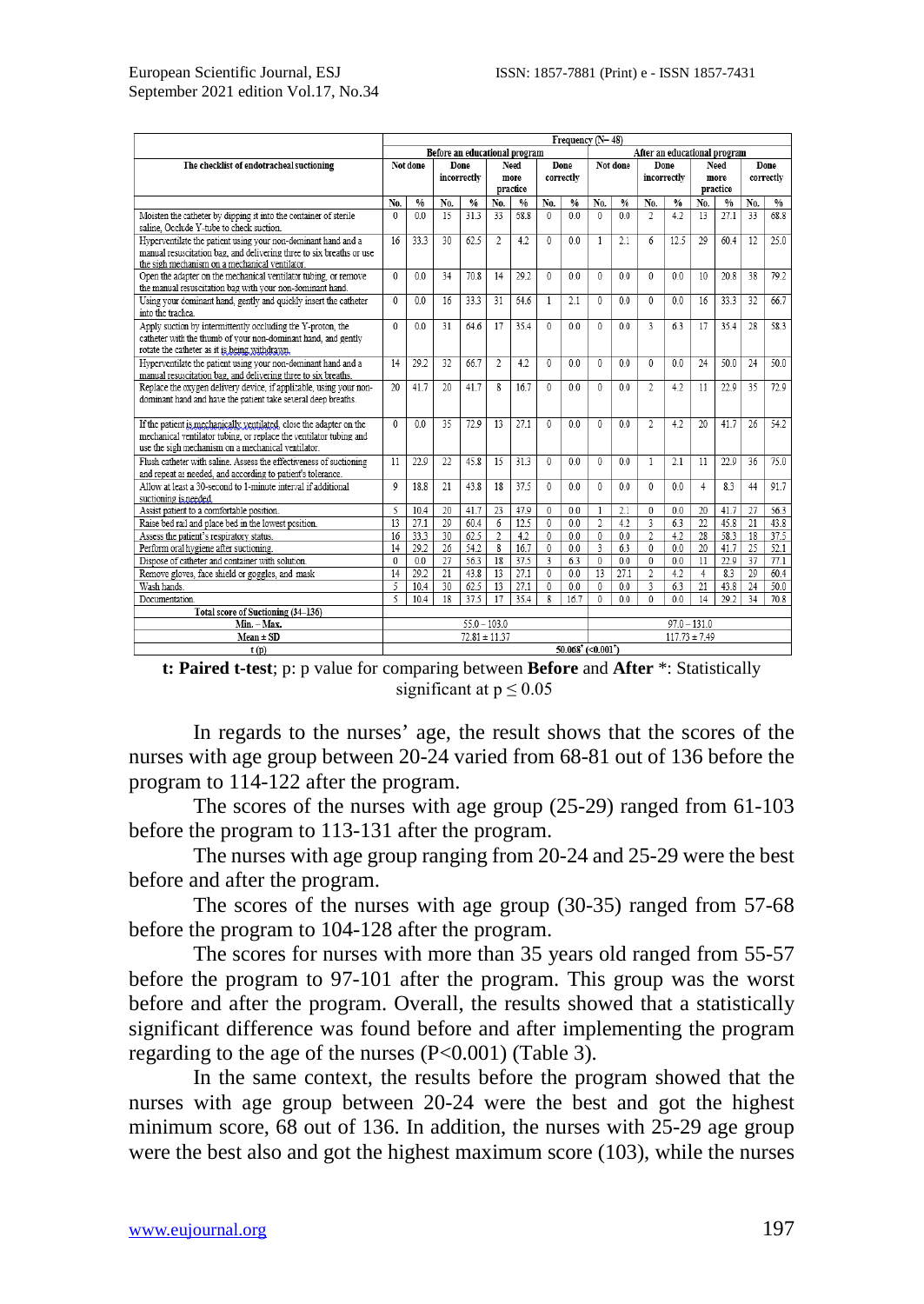with more than 35 years old were the worst and got the least minimum and maximum score (55,57) respectively. Moreover, we found variations of nurses' improvement after the educational program regarding to all age groups: the nurses with 20-24 age group got the highest minimum score (114), the nurses with 25-29 age group got the highest maximum score (131), while the least minimum and maximum scores (97,101) were for the nurses with more than 35 years respectively. Overall, this study found a statistically significant relationship of this procedure regarding to nurses' age before and after implementing the educational program  $(p<0.001)$  (Table 3).

**Table 3.** The description and relationship between nurses' age groups and implementation of patient care and safety measures for endotracheal suctioning procedure of the studied  $m_{2000} (n - 40)$ 

|            | <b>Total score</b> | Age of the nurse |                  |                  |                  |          |  |  |  |  |  |
|------------|--------------------|------------------|------------------|------------------|------------------|----------|--|--|--|--|--|
|            |                    | $20 - 24$        | $25 - 29$        | $30 - 35$        | Above 35         |          |  |  |  |  |  |
|            |                    | $(n=14)$         | $(n=17)$         | $(n=14)$         | $(n=3)$          |          |  |  |  |  |  |
|            | <b>Before</b>      |                  |                  |                  |                  |          |  |  |  |  |  |
|            | program            |                  |                  |                  |                  |          |  |  |  |  |  |
|            | $Min. - Max.$      | $68.0 - 81.0$    | $61.0 - 103.0$   | $57.0 - 86.0$    | $55.0 - 57.0$    | $0.014*$ |  |  |  |  |  |
|            | Mean $\pm$ SD.     | $75.50 \pm 3.61$ | $76.18 \pm$      | $69.64 \pm$      | $56.0 \pm 1.0$   |          |  |  |  |  |  |
| Suctioning |                    |                  | 13.76            | 11.06            |                  |          |  |  |  |  |  |
|            | After              |                  |                  |                  |                  |          |  |  |  |  |  |
|            | program            |                  |                  |                  |                  |          |  |  |  |  |  |
|            | $Min. - Max.$      | 114.0-122.0      | 113.0-131.0      | $104.0 - 128.0$  | 97.0-101.0       | < 0.001  |  |  |  |  |  |
|            | Mean $\pm$ SD.     | $118.36 \pm$     | $121.0 \pm 6.26$ | $117.0 \pm 7.67$ | $99.67 \pm 2.31$ |          |  |  |  |  |  |
|            |                    | 2.21             |                  |                  |                  |          |  |  |  |  |  |

p: p value for comparing between **the different studied categories** \*:Statistically significant at  $p \leq 0.05$ 



**Figure 1.**

## **The Implementation of Patient Care and Safety Measures regarding to the Nurses' Qualifications**

The results above showed that the scores of nurses with diploma degree before the program varied from 55-81 out of 136 with a mean and standard deviation of  $68.45 \pm 7.38$ , while the nurses' scores after the program varied from 97-124 with a mean and standard deviation of  $115.11 \pm 5.95$ .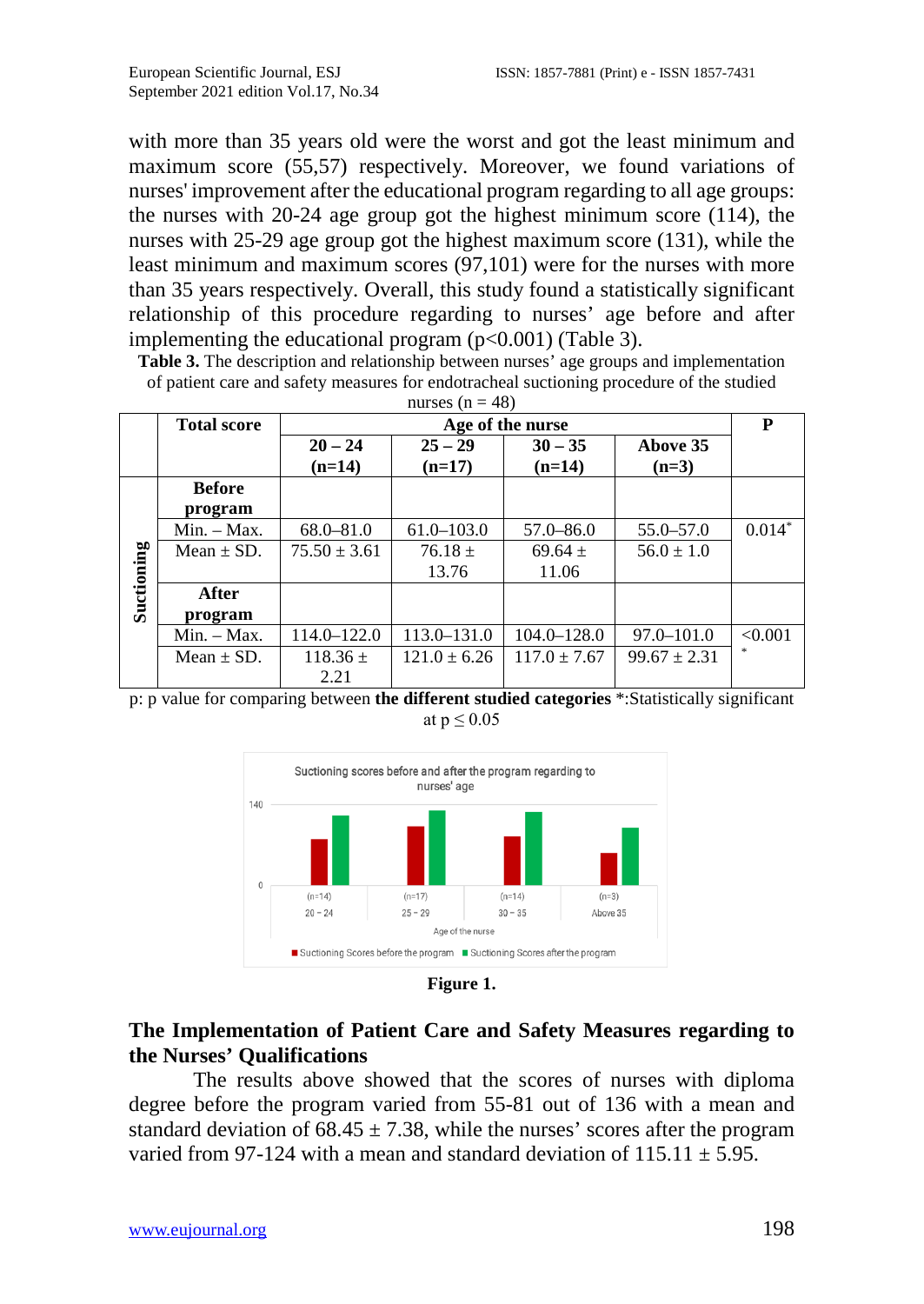The scores of nurses with a bachelor degree before the program ranged from 78-89 with a mean and standard deviation of  $84.86 \pm 3.67$  into 121-130 with a mean and standard deviation of  $126.86 \pm 2.97$  after the program.

The scores of nurses with a master degree before the program ranged from 97- 103 with a mean and standard deviation of  $10.0 \pm 3.0$  into 128-131 with a mean and standard deviation of  $129.67 \pm 1.53$  after the program. Overall, the results show a statistically significant relationship was found after implementing the program  $(P<0.001)$  (Table 4).

In the same context, the results before the educational program showed that the nurses with a master degree were the best and got the highest minimum and maximum scores (97,103) respectively, while the nurses with diploma were the worst and got the least minimum and maximum scores (55,81) respectively. However, we found an improvement of the nurses' scores after the educational program regarding to the different qualifications. The best performance was for the nurses with a master degree as they got the highest scores (128-131), while the worst performance was for the nurses with diploma as they got the least scores (97-124). Overall, this study found a statistically significant relationship in all steps of this procedure before and after the implementation of the educational program  $(p<0.001)$  (Table 4).

|            | and safety ineasures for endotractical suctioning procedure of the studied nurses $(n = 40)$ |                                   |                   |                   |                        |  |  |  |  |  |  |  |
|------------|----------------------------------------------------------------------------------------------|-----------------------------------|-------------------|-------------------|------------------------|--|--|--|--|--|--|--|
|            | <b>Total score</b>                                                                           | <b>Qualification of the nurse</b> |                   |                   |                        |  |  |  |  |  |  |  |
|            |                                                                                              | <b>Diploma</b>                    | <b>Bachelor</b>   | <b>Master</b>     | P                      |  |  |  |  |  |  |  |
|            |                                                                                              | $(n=14)$                          | $(n=17)$          | $(n=3)$           |                        |  |  |  |  |  |  |  |
|            | Before program                                                                               |                                   |                   |                   |                        |  |  |  |  |  |  |  |
|            | $Min. - Max.$                                                                                | $55.0 - 81.0$                     | $78.0 - 89.0$     | $97.0 - 103.0$    | $< 0.001$ *            |  |  |  |  |  |  |  |
|            | Mean $\pm$ SD.                                                                               | $68.45 \pm 7.38$                  | $84.86 \pm 3.67$  | $10.0 \pm 3.0$    |                        |  |  |  |  |  |  |  |
| Suctioning | After program                                                                                |                                   |                   |                   |                        |  |  |  |  |  |  |  |
|            | $Min. - Max.$                                                                                | $97.0 - 124.0$                    | $121.0 - 130.0$   | $128.0 - 131.0$   | $< 0.001$ <sup>*</sup> |  |  |  |  |  |  |  |
|            | Mean $\pm$ SD.                                                                               | $115.11 \pm 5.95$                 | $126.86 \pm 2.97$ | $129.67 \pm 1.53$ |                        |  |  |  |  |  |  |  |

**Table 4.** The relationship between nurses' qualifications and implementation of patient care, and safety measures for endotracheal suctioning procedure of the studied nurses  $(n - 48)$ 

p: p value for comparing between **the different studied categories** \*: Statistically significant at  $p \le 0.05$ 



**Figure 2.**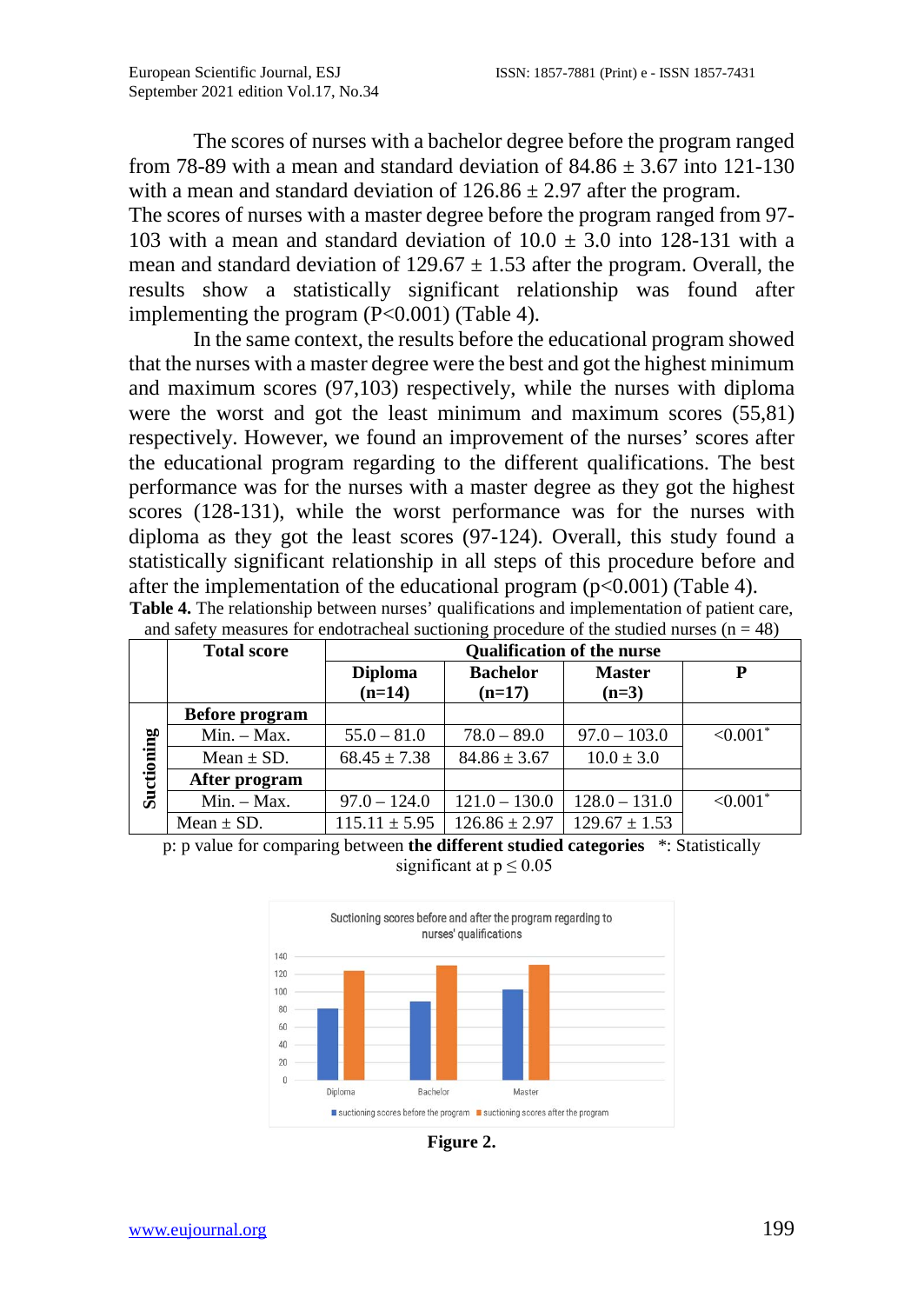## **The Implementation of Patient Care and Safety Measures regarding to the Nurses' Experiences**

The results above showed that the scores of nurses with less than five years of experience before the program varied from 68-103 out of 136, with a mean and standard deviation of  $79.13 \pm 9.75$  into 114-131, with a mean and standard deviation of  $120.91 \pm 5.04$  after the program.

The scores of nurses with five to ten years of experience before the program ranged from 57-86 with a mean and standard deviation of 70.35  $\pm$ 9.74 into 109-128, with a mean and standard deviation of  $118.53 \pm 5.87$  after the program.

The scores of nurses with more than ten years of experience before the program ranged from 55-65 with a mean and standard deviation of 59.88  $\pm$ 3.87 into 97-116, with a mean and standard deviation of  $106.88 \pm 7.0$  after the program. Overall, the results show a statistically significant relationship was found before and after implementing the program (P<0.001) (Table 5).

In the same context, the results before the educational program showed that the best performance was for the nurses with less than five years of experience as they got the highest minimum and maximum scores (68,103) respectively, while the worst performance was for the nurses with more than ten years of experience as they got the least minimum and maximum scores (55, 65) respectively. However, we found variations of nurses' improvement after the educational program regarding to all groups of nurses' experience: the nurses with less than five years of experience were the best and got the highest scores (114,131), while the nurses with more than ten years of experience were the worst and got the least scores (97,116). Overall, this study found a statistically significant relationship in all steps of this procedure before and after the implementation of the educational program  $(p<0.001)$  (Table 5). **Table 5.** The relationship between nurses' experience and implementation of patient care,

|            | <b>Total score</b> | <b>Experience of the nurse in ICU</b> |                        |                               |                        |  |  |  |  |  |  |  |
|------------|--------------------|---------------------------------------|------------------------|-------------------------------|------------------------|--|--|--|--|--|--|--|
|            |                    | Less than 5<br>years $(n=14)$         | 5-10 years<br>$(n=17)$ | More than 10<br>years $(n=3)$ | P                      |  |  |  |  |  |  |  |
|            | <b>Before</b>      |                                       |                        |                               |                        |  |  |  |  |  |  |  |
|            | program            |                                       |                        |                               |                        |  |  |  |  |  |  |  |
|            | $Min. - Max.$      | $68.0 - 103.0$                        | $57.0 - 86.0$          | $55.0 - 65.0$                 | $< 0.001$ <sup>*</sup> |  |  |  |  |  |  |  |
| Suctioning | Mean $\pm$ SD.     | $79.13 \pm 9.75$                      | $70.35 \pm 9.74$       | $59.88 \pm 3.87$              |                        |  |  |  |  |  |  |  |
|            | After program      |                                       |                        |                               |                        |  |  |  |  |  |  |  |
|            | $Min. - Max.$      | $114.0 - 131.0$                       | $109.0 - 128.0$        | $97.0 - 116.0$                | ${<}0.001*$            |  |  |  |  |  |  |  |
|            | Mean $\pm$ SD.     | $120.91 \pm 5.04$                     | $118.53 \pm 5.87$      | $106.88 \pm 7.0$              |                        |  |  |  |  |  |  |  |

and safety measures for endotracheal suctioning procedure of the studied nurses  $(n = 48)$ 

p: p value for comparing between **the different studied categories** \*: Statistically significant at  $p \leq 0.05$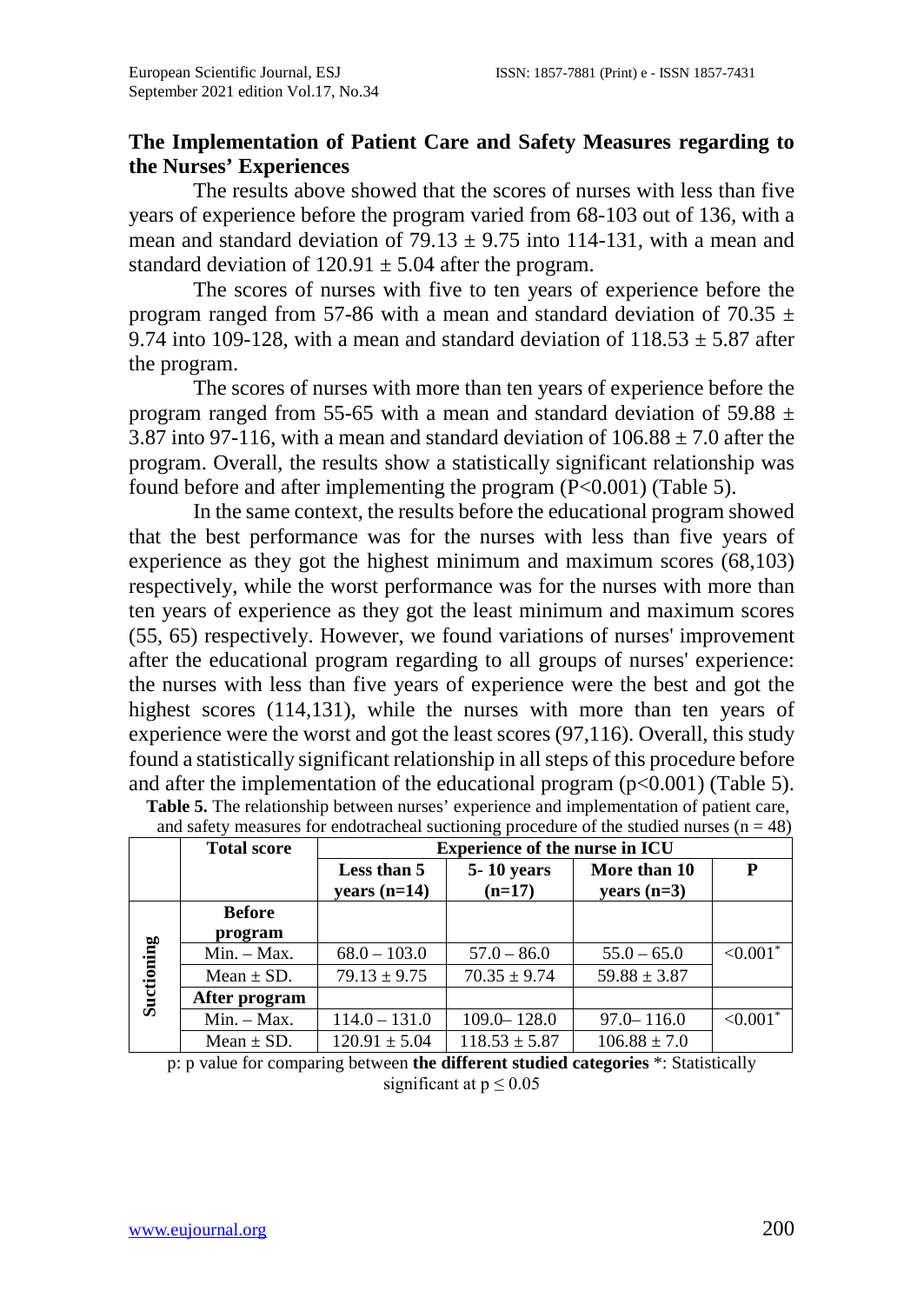

**Figure 3.**

#### **Discussion**

The performance of tracheal suctioning procedure is the responsibility of the critical care nurse, and she should focus on her effort to minimize any complications that can arise from this procedure (Care, 2010; Abdallh, 2018). Endotracheal suctioning is one intervention that should be based on research evidence, as there have been a large number of studies published on the various aspects of this routine procedure (Frota Loureiro et al., 2013; Ghorbanpoor Jouybari et al., 2018). The observation of tracheal suctioning procedure in this study revealed that suctioning was not implemented with complete safety measures. Moreover, many nurses neglected to apply a lot of items from this procedure to ensure the patient's safety.

The overall performance of nurses' score for tracheal suctioning ranged from 55-103 out of 136 before the educational program with a mean score of  $72.81 \pm 11.37$ , while after the educational program, the scores ranges from 97-131 with a mean score of  $117.73 \pm 7.49$  (Table 2).

In regards to the nurses' age, the results before the educational program showed that the nurses with age group between 20-24 got the highest minimum score, 68 out of 136. In addition, the nurses with age group between 25-29 got the highest maximum score 103, while the nurses with more than 35 years old got the least maximum and minimum scores (55-57) respectively. However, we found variations of improvement in the nurses' scores after the educational program in all age groups, the nurses with 20-24 age group got the highest minimum score 114, the nurses with 25-29 age group got the highest maximum score 131, while the nurses above 35 years got the least minimum and maximum scores (97-101) respectively. Overall, this study found a statistically significant relationship in all steps of this procedure before and after the implementation of the educational program  $(p<0.001)$ .

Regarding the nurses' qualifications, the results before the educational program showed that the nurses with master degree got the highest minimum and maximum scores (97-103) respectively out of 136, while the nurses with diploma got the least minimum and maximum scores (55-81) respectively.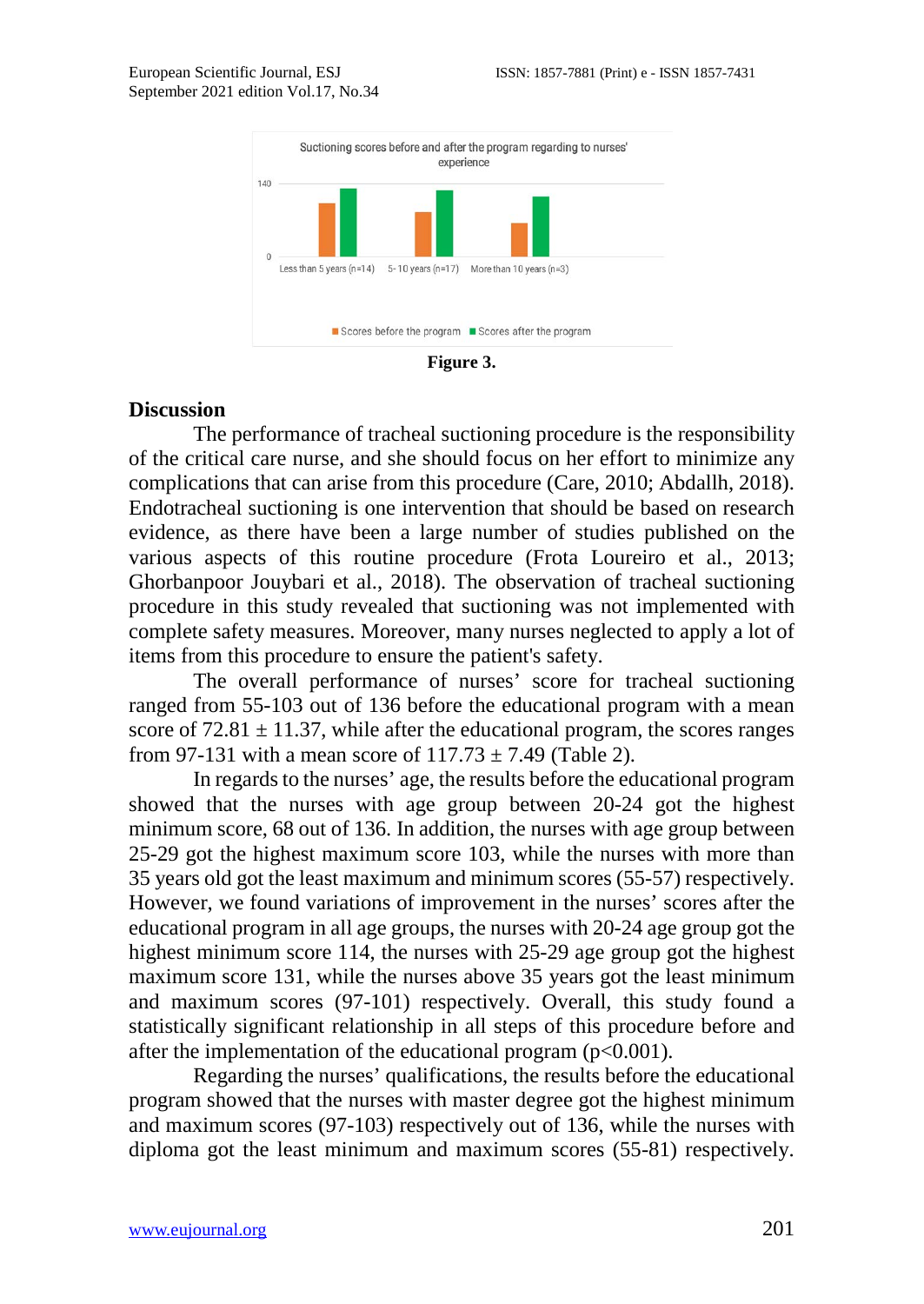However, we found variations of improvement in the nurses' scores after the educational program regarding to different qualifications. The nurses with master degree got the highest scores (128-131), while the nurses with diploma got the least scores (97-124). Overall, this study found a statistically significant relationship in all steps of this procedure before and after the implementation of the educational program  $(p<0.001)$ .

Regarding the nurses' experience, the results before the educational program showed that the nurses with less than 5 years' experience got the highest maximum and minimum scores (68-103) respectively out of 136, while, the nurses with more than 10 years of experience got the least minimum and maximum scores (55-65) respectively. However, we found an improvement in the nurses' scores after the educational program in the different years of experience.

The nurses with less than 5 years of experience got the highest scores (114-131), while the nurses with more than 10 years of experience got the least scores (97-116). Overall, this study found a statistically significant relationship in all steps of this procedure before and after the implementation of the educational program  $(p<0.001)$ .

The present results revealed that nurses were not following the safety measures and infection control criteria for tracheal suctioning to patients. Some nurses did not assess the following procedures: MV for mode, performing chest physiotherapy, and asses ETT/TT for cuff inflation. Therefore, this increases the possibility of patient's complications.

Our findings were in concordance with other studies (González Coscojuela et al., 2004; Amirzade Baghaei et al., 2013; Frota Loureiro et al., 2013; Leddy & Wilkinson, 2015; Varghese & Moly, 2016; Heidari & Shahbazi, 2017), who reported that the level of knowledge and practice of nursing staff in endotracheal suction was average and poor, but their level of knowledge and practice increased after the training program.

Our findings are also in line with Mwakanyanga Masika et al. (2018) who reported in his study that 80.6% of the studied nurses demonstrated undesirable overall knowledge on endotracheal suctioning evidence-based recommendations. Nurses with ICU training (57.3%) significantly demonstrated higher knowledge of ETS than non-trained nurses. Therefore, we recommend ICU training, provision of clinical guidelines and adequate support to nurses employed in ICUs.

Our findings was also supported by Sabetian and Raoufi (2015) who reported in their study that the incidence of inappropriate pressure of cuff in the tracheal tubes and tracheostomy tubes was significantly reduced after training. Also, training the nurses is highly effective in preventing VAP, particularly for appropriate cuff pressure, suctioning and disinfecting hands. In the same context, the findings of this study are also different as RN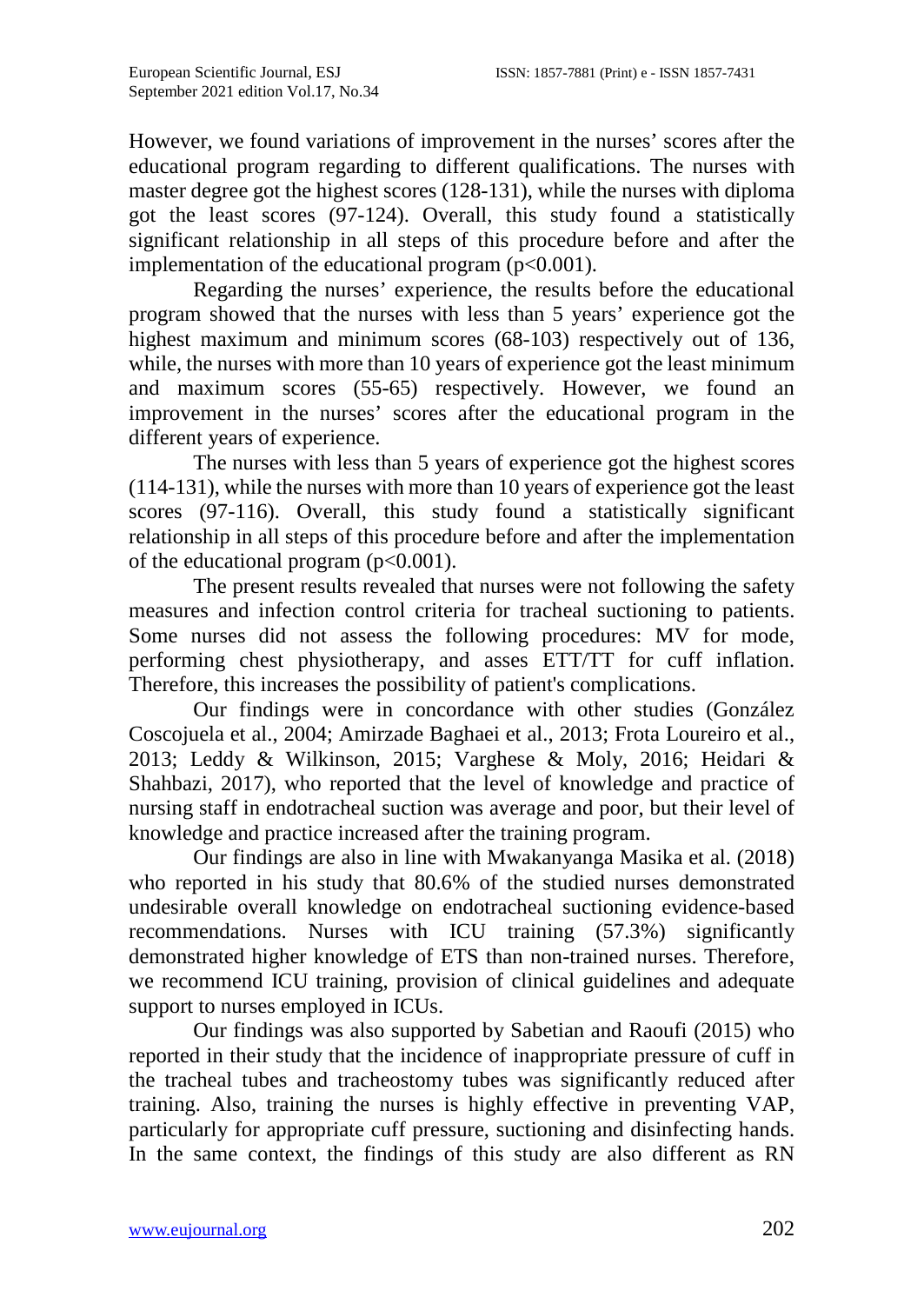Thompson et al. (2007) reported that most nurses performed the skills in accordance with the best practice guideline. Nurses demonstrated a good endotracheal suctioning technique with 91% scoring.

In addition, the results of our study are different from that of Abdallh (2018) who reported that half of responders (50%) had good knowledge regarding infection control and near to half of responders (46.7%) had good knowledge regarding prevention of contamination of equipment. 46.7% of responders had good knowledge regarding CDC stander precaution of infection control and 36.7% had fair knowledge regarding transmission-based precaution. The majority (91.1%) of the studied sample had good practice (>80%), 77% of nurses do oral care, while 67% did not do subglottic suctioning. Less than half (47%) of the nurses make use of hand hygiene prior suctioning, while 30% of nurses does not use facemask during suctioning the endotracheal tube. Only 10% of nurses did not perform hand hygiene after ETT suctioning. Thus, the study shows no significant relationship between education level and knowledge and practice.

#### **Conclusion and Recommendations**

In conclusion, this study assessed the effect of the teaching program on nurses' performance during endotracheal suctioning in the critical care units in Syria. Our findings highlighted that there was lack and scarcity of nurses' knowledge, and also in performance as regard the endotracheal suctioning procedure in this study. The nurses were upset because they didn't follow the protocol due to lack of training programs, too much patients, no enough time, and many other reasons. After receiving the program, the nurses were satisfied with their performance, and for receiving the new guide and protocol. There was actual and variations of improvement in nurses' knowledge and performance regarding to nurses' age, qualifications, and years of experience after receiving the program. It was recommended to help these nurses to improve their knowledge and practices. Furthermore, it is necessary to increase nurses' awareness regarding the quality of care and patient safety. The poor nurses' knowledge and practice reflects as a negative impact on quality of care and patient safety. In addition, nurses with inadequate knowledge and practice do require all the necessary support to undergo educational programs and additional training so as to improve their performances to reach the optimal quality of care and patient safety (RN Thompson et al., 2007; Sharma, Sarin et al., 2014; Ahmed, 2019).

In regards to nurses' qualifications, the best performance for providing a high quality of care was for nurses with master's degree, then nurses with bachelors, and finally nurses with diploma. Regarding to the nurses 'age, the findings showed that the nurses with age groups 20-24 and 25-29 were the best, while the nurses with more than 35 years old were the worst. On the same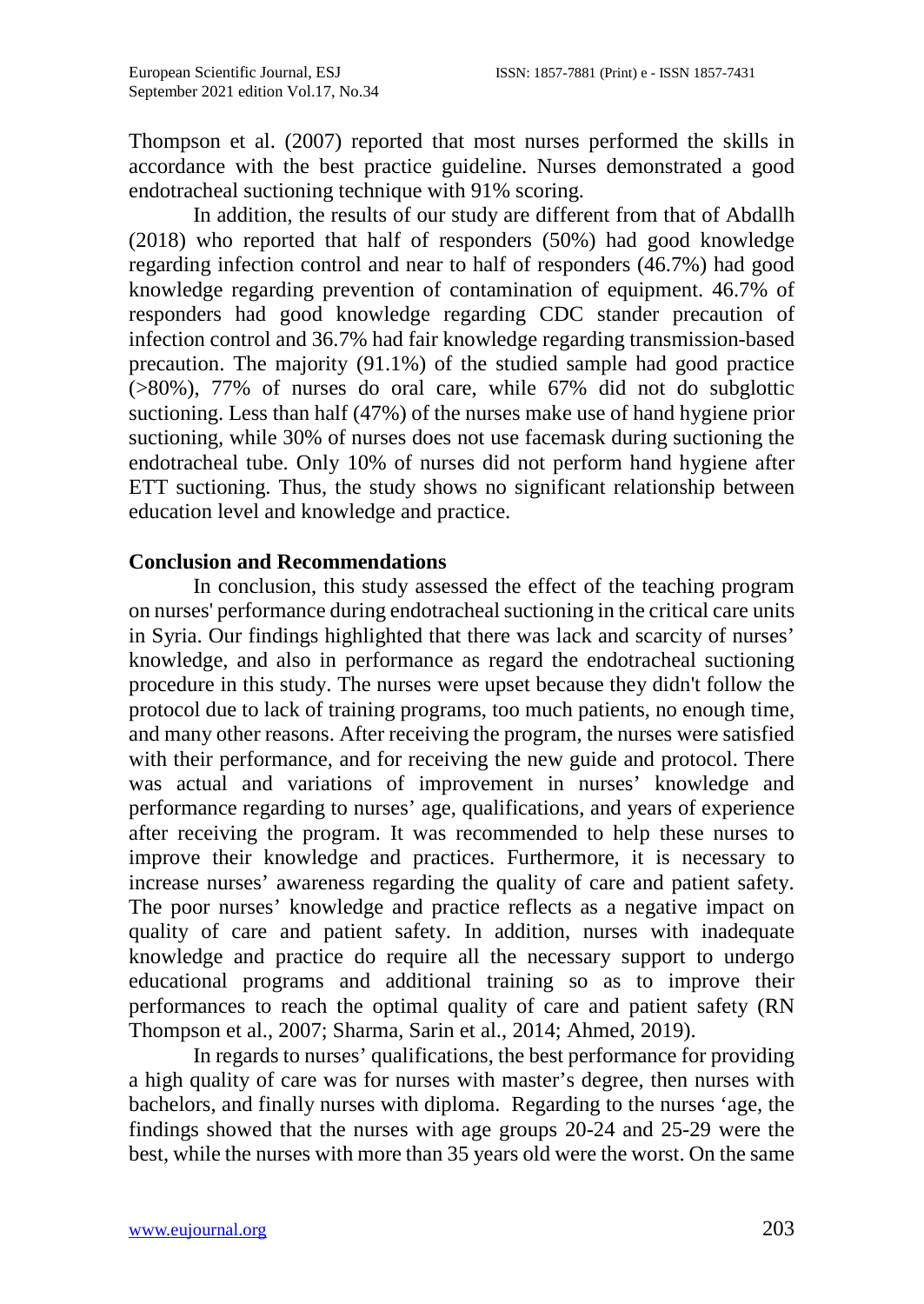context, the findings of the present study showed that the best nurses' performance was for nurses with less than five years of experience, follow by nurses with five to ten years of experience, and finally, nurses with more than ten years of experience were the worst.

Nursing staff should focus on participating and attending the educational and training programs to improve their knowledge and performance regarding all the necessary skills and procedures needed in the intensive care units. This is aimed at providing a high quality of care for critically ill patients and to also improve patient safety. By improving these methods and giving much more educational and training support, the quality of care and safety can be improved (Ahmed, 2019; Bayatmanesh Zagheri Tafreshi et al., 2019).

On the other hand, there were lack of written policies and procedures, lack of staff training, lack of providing leadership for patient safety initiatives, lack of improving reporting systems and lack of resources, knowledge and practices of the nursing staff (Ahmed, 2019; Aziz & Ali, 2020).

Based on the findings of the present study, the following recommendations are suggested:

- Health care organizations must develop the teaching and training programs for their staff to provide a high quality of care, promote patient safety and make them up to date.
- The nursing procedures should be done by the experienced and qualified nurses to provide high quality patient care and promote patient safety and to minimize the occurrence of hazards.
- Regular updates about the implementation of safety and prevention hazards should be provided for all critical care nurses.
- The nurse must document any serious complications that might occur.
- Developing policies and procedures related practices and the infection control practices in the intensive care unit.

# **References:**

- 1. Abdallh, M. A. A. (2018). Assessment of Nurses' knowledge & practice regarding infection control in Endotracheal intubated patient in SHARRG ELNNEEL Hospital between September-November, Saneia Ahmed Mohammed Salih.
- 2. Ahmed, R. E. A. (2019). Effect of Teaching Program on ICU Nurse's knowledge and Practice of Endotracheal Suctioning procedure at Omdurman military hospital (2019), Yousif Mohammed yousif.
- 3. Amirzade, N., et al. (2013). "Evaluating the application of safe suction criteria by nurses working in intensive care unit in Urmia." Nursing And Midwifery Journal 11(2): 0-0.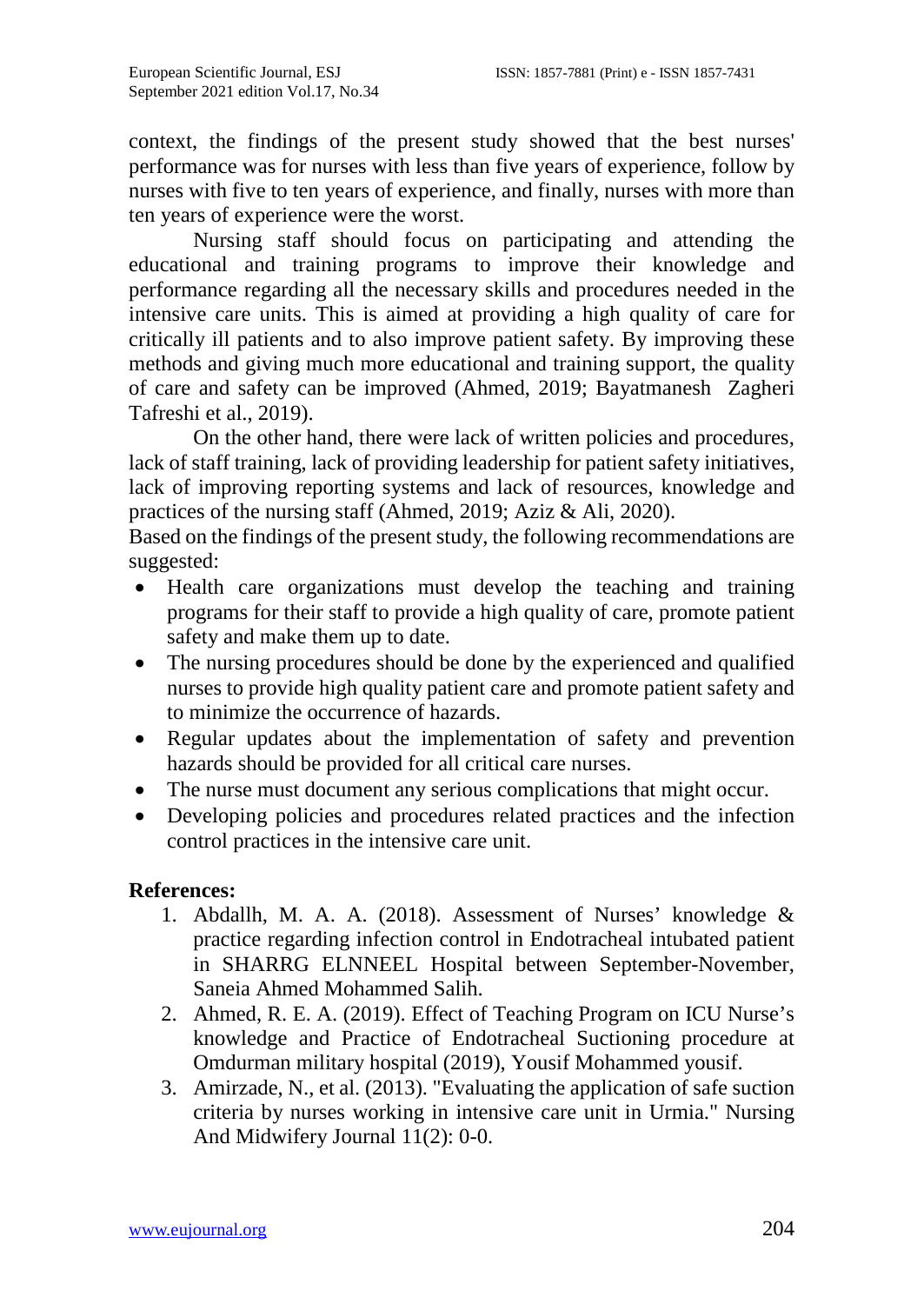- 4. Aziz, K. M. & S. A. Ali (2020). "Determination of the Critical Care Nurses Knowledge Toward Enteral Tube Feeding in AL-Hilla Teaching Hospitals (Interventional study)." Medico Legal Update 20(1): 1153-1157.
- 5. Bayatmanesh, H., et al. (2019). "Patient Safety Observation by Nurses Working in the Intensive Care Units of Selected Hospitals Affiliated to Yasuj University of Medical Sciences." ISMJ 21(6): 493-506.
- 6. Cabrini, L., et al. (2018). "Tracheal intubation in critically ill patients: a comprehensive systematic review of randomized trials." Critical Care 22(1): 1-9.
- 7. Camiré, E., et al. (2009). "Medication errors in critical care: risk factors, prevention and disclosure." Cmaj 180(9): 936-943.
- 8. Care, A. A. F. R. (2010). "Endotracheal suctioning of mechanically ventilated patients with artificial airways 2010." Respiratory Care 55(6): 758-764.
- 9. Farooqi, F. I., et al. (2020). "Airway hygiene in COVID-19 pneumonia: treatment responses of 3 critically ill cruise ship employees." The American Journal of Case Reports 21: e926596- 926591.
- 10. Frota, O. P., et al. (2013). "Knowledge about endotracheal suctioning on the part of intensive care nursing professionals: a descriptive study." Online Brazilian Journal of Nursing 12(3): 546-554.
- 11. Ghorbanpoor, A., et al. (2018). "Knowledge and practices of nurses in intensive care units on endotracheal suctioning." Journal of Nursing Education 7(4): 9-17.
- 12. González, A., et al. (2004). "Assessment of practice competence and scientific knowledge of ICU nurses in the tracheal suctioning." Enfermeria intensiva 15(3): 101-111.
- 13. Gracia, J. E., et al. (2019). "Medication errors and drug knowledge gaps among critical-care nurses: a mixed multi-method study." BMC health services research 19(1): 1-9.
- 14. Griesdale, D. E., et al. (2008). "Complications of endotracheal intubation in the critically ill." Intensive care medicine 34(10): 1835- 1842.
- 15. Hamilton, D. K. &. Shepley, M. M. (2010). Design for critical care: An evidence-based approach, Routledge.
- 16. Heidari, M. &. Shahbazi, S. (2017). "Nurses' awareness about principles of airway suctioning." Journal of clinical and diagnostic research: JCDR 11(8): LC17.
- 17. Higgs, A., et al. (2018). "Guidelines for the management of tracheal intubation in critically ill adults." British journal of anaesthesia 120(2): 323-352.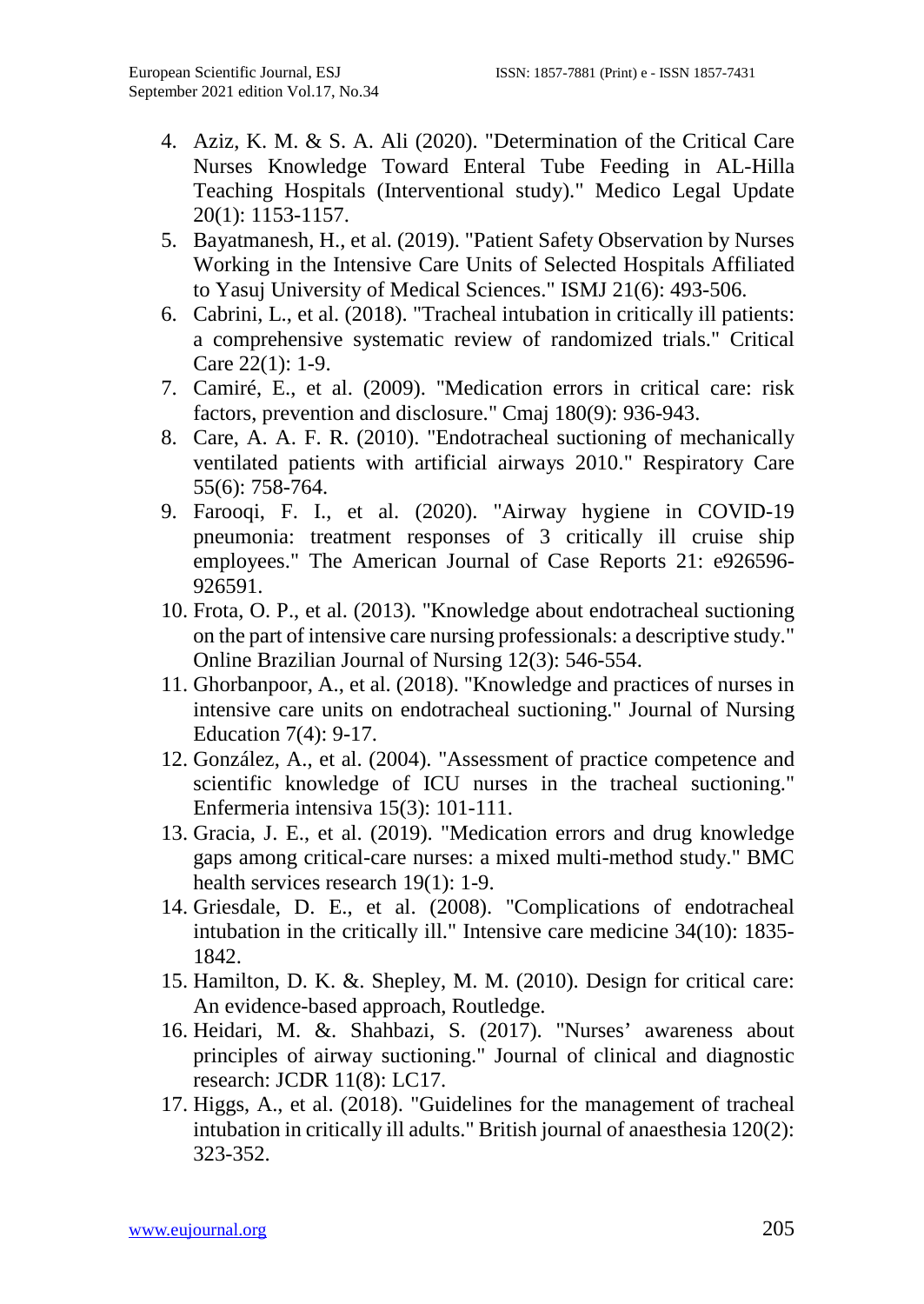- 18. Hyzy, R. C., et al. (2017). "Complications of the endotracheal tube following initial placement: Prevention and management in adult intensive care unit patients." Crit. Care Med 24: 25.
- 19. Jansson, M., et al. (2013). "Evaluation of endotracheal-suctioning practices of critical-care nurses-An observational correlation study." Journal of Nursing Education and Practice 3(7): 99.
- 20. Jones, J. & Fix, B. (2019). Critical Care Notes Clinical Pocket Guide, FA Davis.
- 21. Kandeel, N. & Tantawy, N. (2012). "Current nursing practice for prevention of ventilator associated pneumonia in ICUs." Life Science Journal 9(3): 966-973.
- 22. Leddy, R. & Wilkinson, J. M. (2015). "Endotracheal suctioning practices of nurses and respiratory therapists: How well do they align with clinical practice guidelines?" Canadian journal of respiratory therapy: CJRT= Revue canadienne de la therapie respiratoire: RCTR 51(3): 60.
- 23. Mwakanyanga, E. T., et al. (2018). "Intensive care nurses' knowledge and practice on endotracheal suctioning of the intubated patient: A quantitative cross-sectional observational study." PloS one 13(8): e0201743.
- 24. Nunnery, R. K. (2019). Advancing your career: Concepts of professional nursing, FA Davis.
- 25. Özden, D. & Görgülü, R. S. (2012). "Development of standard practice guidelines for open and closed system suctioning." Journal of Clinical Nursing 21(9‐10): 1327-1338.
- 26. Peyrovi, H., et al. (2016). "Exploration of the barriers of reporting nursing errors in intensive care units: A qualitative study." Journal of the Intensive Care Society 17(3): 215-221.
- 27. Rezaee, N., et al. (2020). "Barriers to Providing High-Quality Nursing Care in Intensive Care Units: A Qualitative Study." Medical-Surgical Nursing Journal 9(3).
- 28. RN, J. C., et al. (2007). "An evaluation of the implementation of a best practice guideline on tracheal suctioning in intensive care units." International Journal of Evidence-Based Healthcare 5(3): 354-359.
- 29. Roberts, J. R. (2017). Roberts and Hedges' Clinical Procedures in Emergency Medicine and Acute Care E-Book, Elsevier Health Sciences.
- 30. Sabetian, G. & Raoufi, S. (2015). "A comparative study of teaching clinical guideline for prevention of ventilator-associated pneumonia in two ways: face-to-face and workshop training on the knowledge and practice of nurses in the Intensive Care Unit."